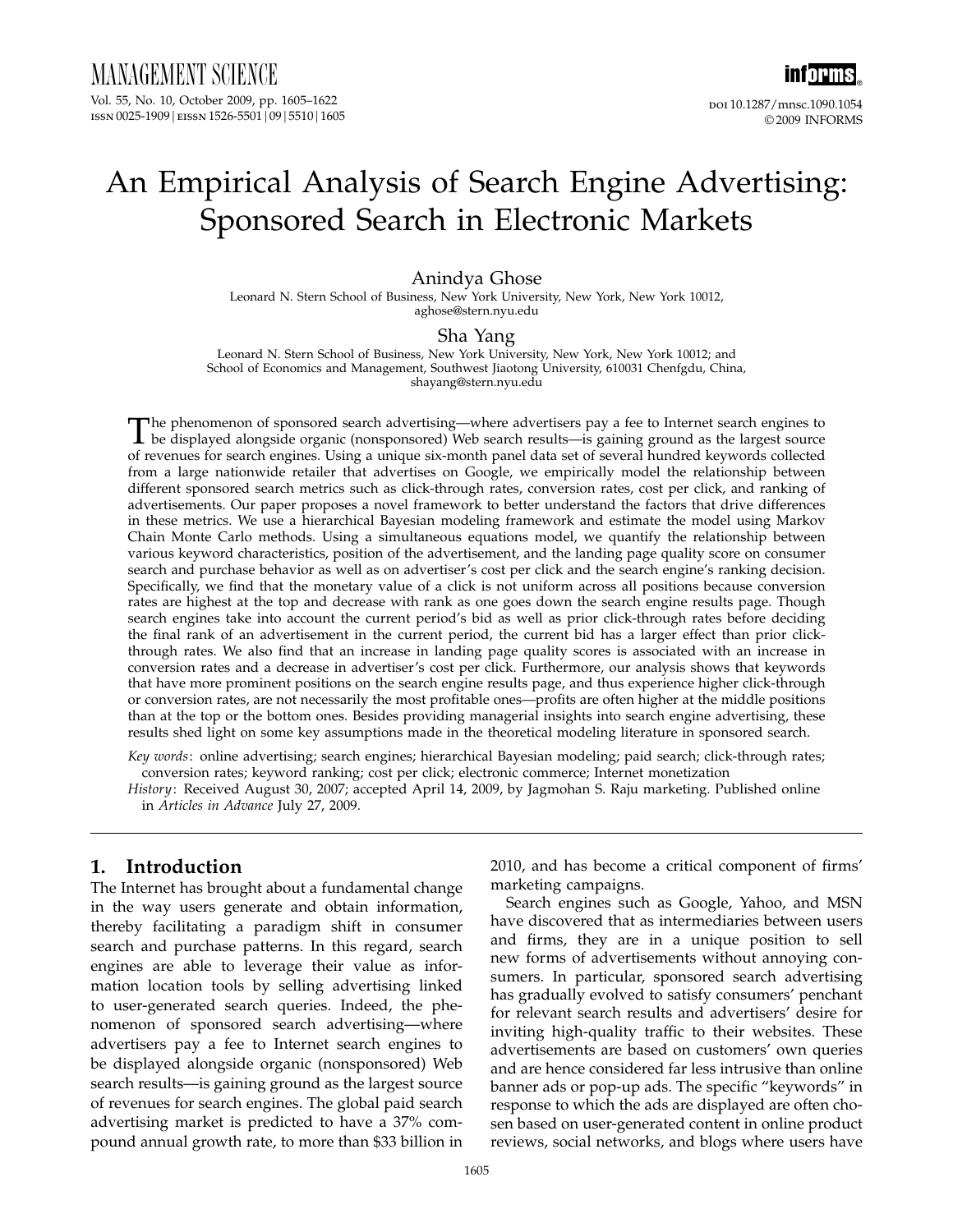posted their opinions about firms' products, often highlighting the specific product features they value the most (Dhar and Ghose 2009). In many ways, the increased ability of users to interact with firms in the online world has enabled a shift from "mass" advertising to more "targeted" advertising.

How does this mechanism work? In sponsored search, firms that wish to advertise their products or services on the Internet submit their product information in the form of specific keyword listings to search engines. Bid values are assigned to each individual ad to determine the position of each competing listing on the search engine results page when a user performs a search. When a consumer searches for a term on the search engine, the advertisers' webpage appears as a sponsored link next to the organic search results that would otherwise be returned using the neutral criteria employed by the search engine. By allotting a specific value to each keyword, advertisers only pay the assigned price for the users who actually click on their listing to visit their websites in the most prevalent payment mechanism, known as cost per click (CPC). Because listings appear only when a user generates a keyword query, an advertiser can reach a more targeted audience on a relatively lower budget through search engine advertising.

Despite the growth of search advertising, we have little understanding of how consumers respond to contextual and sponsored search advertising on the Internet. In this paper, we focus on previously unexplored issues: How does sponsored search advertising affect consumer search and purchasing behavior on the Internet? More specifically, what kinds of sponsored keyword advertisement most contribute to variation in advertiser value in terms of consumer click-through rates and conversions? What is the relationship between different kinds of keywords and the advertiser's actual CPC and the search engine's keyword ranking decision? An emerging stream of theoretical literature in sponsored search has looked at issues such as mechanism design in auctions, but no prior work has empirically analyzed these kinds of questions. Given the shift in advertising from traditional banner advertising to search engine advertising, an understanding of the determinants of conversion rates and click-through rates in search advertising is essential for both traditional and Internet retailers.

Using a unique panel data set of several hundred keywords collected from a nationwide retailer that advertises on Google, we examine the relationship between various keyword characteristics, position of the keyword advertisement on the search engine results page, and the landing page quality score on consumer and firm behavior. In particular, we propose a hierarchical Bayesian modeling framework in

which we build a simultaneous model to jointly estimate the impact of various keyword attributes on consumer click-through and purchase propensities, on the advertiser's CPC, and on the search engine ad ranking decision.

Our empirical analyses provide several descriptive insights. The presence of retailer-specific information in the keyword is associated with an increase in clickthrough and conversion rates, by 14.72% and 50.6%, respectively; the presence of brand-specific information in the keyword is associated with a decrease in click-through and conversion rates, by 56.6% and 44.2%, respectively; and the length of the keyword is associated with a decrease in click-through rates by 13.9%. Keyword rank is negatively associated with the click-through rates and conversion rates such that both these metrics decrease with ad position as one goes down the search engine results page. Furthermore, this relationship is increasing at a decreasing rate for both metrics. An increase in the landing page quality score of the advertiser by 1 unit is associated with an increase in conversion rates by as much as 22.5%. CPC is negatively associated with the landing page quality. Finally, our data suggest that profits are not necessarily monotonic with rank such that keywords that have more prominent positions on the search engine results page and thus experience higher click-through rates as well as higher conversion rates are not necessarily the most profitable ones. In fact, we find that profits are often higher for keywords that are ranked in the middle positions than for those in the very top on the search engine's results page.

Our key contributions are summarized as follows. First, our paper is the first empirical study that simultaneously models and documents the impact of search engine advertising on all three entities involved in the process—consumers, advertisers, and search engines. The proposed simultaneous model provides a natural way to account for endogenous relationships between decision variables, leading to a robust identification strategy and precise estimates. The model can be applied to similar data from other industries. Moreover, unlike previous work, we jointly study consumer click-through behavior and conversion behavior conditional on a click-through in studying consumer search behavior. Ignoring consumer click-through behavior can lead to selectivity bias if the error terms in the click-through probability and in the conditional conversion probability are correlated (Maddala 1983), and this is an additional contribution. The proposed Bayesian estimation algorithm provides a convenient way to estimate such a model by using data augmentation. The empirical estimates provide descriptive insights about what kinds of keyword advertisements contribute to variation in consumer behavior and advertiser value. In particular, our study examines the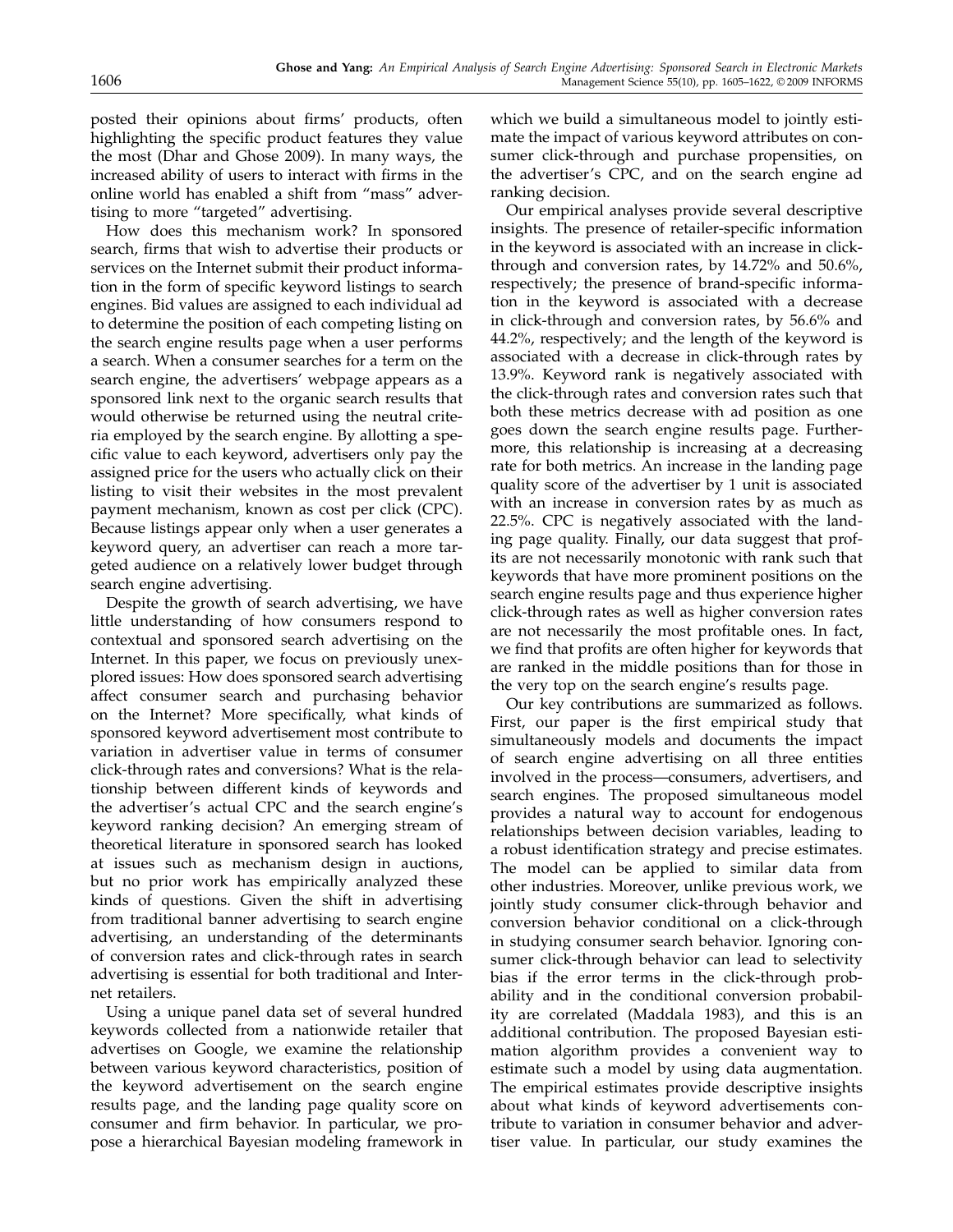relationship between branded/retailer/generic and shorter/longer keywords and demand-side variables

tion of increasing interest to many firms. Second, our paper provides insights into assumptions made in the theoretical modeling literature on search engine advertising. By showing a direct negative relationship between conversion rates and rank, we show that the value per click to an advertiser is not uniform across slots. This finding refutes a commonly held assumption in prior work that the value of a click from a sponsored search campaign is independent of the position of the advertisement. Prior theoretical work (e.g., Aggarwal et al. 2006, Edelman et al. 2007, Varian 2007) also makes a common assumption of uniform value per click across all ranks and shows that under this condition, sponsored search auctions maximize social welfare. Our finding of nonuniformity in value per click paves the way for future theoretical models in this domain that could relax this assumption and design newer mechanisms with more robust equilibrium or welfare-maximizing properties. The recent work by Börgers et al. (2007) and Xu et al. (2009) that allows value per click to vary across positions in their theoretical models is a step in this direction.

like click-through rates and conversion rates—a ques-

Finally, we find that (i) whereas search engines take into account the current period's bid as well as prior click-through rates before deciding the final rank of an advertisement in the current period, the current bid has a larger effect than prior click-through rates; (ii) an increase in landing page quality scores is associated with an increase in conversion rates and a decrease in advertiser's CPC; and (iii) even though the more prominent positions on the search engine results page experience higher click-through or conversion rates, they may not be the most profitable ones—profits are often higher at the middle positions than at the top or the bottom positions. Our findings thus corroborate claims about institutional practice in this industry and shed new light on conventional wisdom about profitability associated with ad position.

The remainder of this paper is organized as follows. Section 2 gives an overview of the different streams of literature from marketing and computer science related to the topic of our paper. Section 3 describes the data and gives a brief background into some different aspects of sponsored search advertising that could be useful before we proceed to the empirical models and analyses. In §4, we present a model to study the click-through rate, conversion rate, and keyword ranking simultaneously and discuss our identification strategy. In §5, we discuss our empirical findings. In §6, we discuss some implications of our findings and conclude.

## 2. Literature and Theoretical Background

Our paper is related to several streams of research. A number of approaches have been build to model the effects of advertising based on aggregate data (Tellis 2004). Much of the existing literature (e.g., Gallagher et al. 2001, Drèze and Hussherr 2003) on advertising in the online world has focused on measuring changes in brand awareness, brand attitudes, and purchase intentions as a function of exposure. This is usually done via field surveys or laboratory experiments using individual (or cookie) level data. Sherman and Deighton (2001) and Ilfeld and Winer (2002) show that using aggregate data that increased online advertising leads to more site visits. In contrast to other studies that measure (individual) exposure to advertising via aggregate advertising dollars (e.g., Mela et al. 1998, Ilfeld and Winer 2002), we use data on individual search keyword advertising exposure. Manchanda et al. (2006) look at online banner advertising. Because banner ads have been perceived by many consumers as being annoying, traditionally they have had a negative connotation associated with them. Moreover, it was argued that because there is considerable evidence that only a small proportion of visits translate into a final purchase (Sherman and Deighton 2001, Moe and Fader 2003, Chatterjee et al. 2003), click-through rates may be too imprecise to measure the effectiveness of banners served to the mass market. Interestingly however, Manchanda et al. (2006) found that banner advertising actually increases purchasing behavior, in contrast to conventional wisdom. These studies therefore highlight the importance of investigating the impact of other kinds of online advertising, such as search keyword advertising, on actual purchase behavior, because the success of keyword advertising is also based on consumer click-through rates. Our study is also related to other studies of paid placements available to retailers on the Internet in the form of sponsored listings on shopping bots (Baye and Morgan 2001, Baye et al. 2009).

There is also an emerging theoretical stream of literature exemplified by Aggarwal et al. (2006), Edelman et al. (2007), Feng et al. (2007), Varian (2007), and Liu et al. (2009) that analyzes mechanism design and equilibria in search engine auctions. Chen and He (2006) and Athey and Ellison (2008) build models that integrate consumer behavior with advertiser decisions, and the latter paper theoretically analyzes several possible scenarios in the design of sponsored keyword auctions. Katona and Sarvary (2007) build a model of competition in sponsored search and find that the interaction between search listings and paid links determines equilibrium bidding behavior.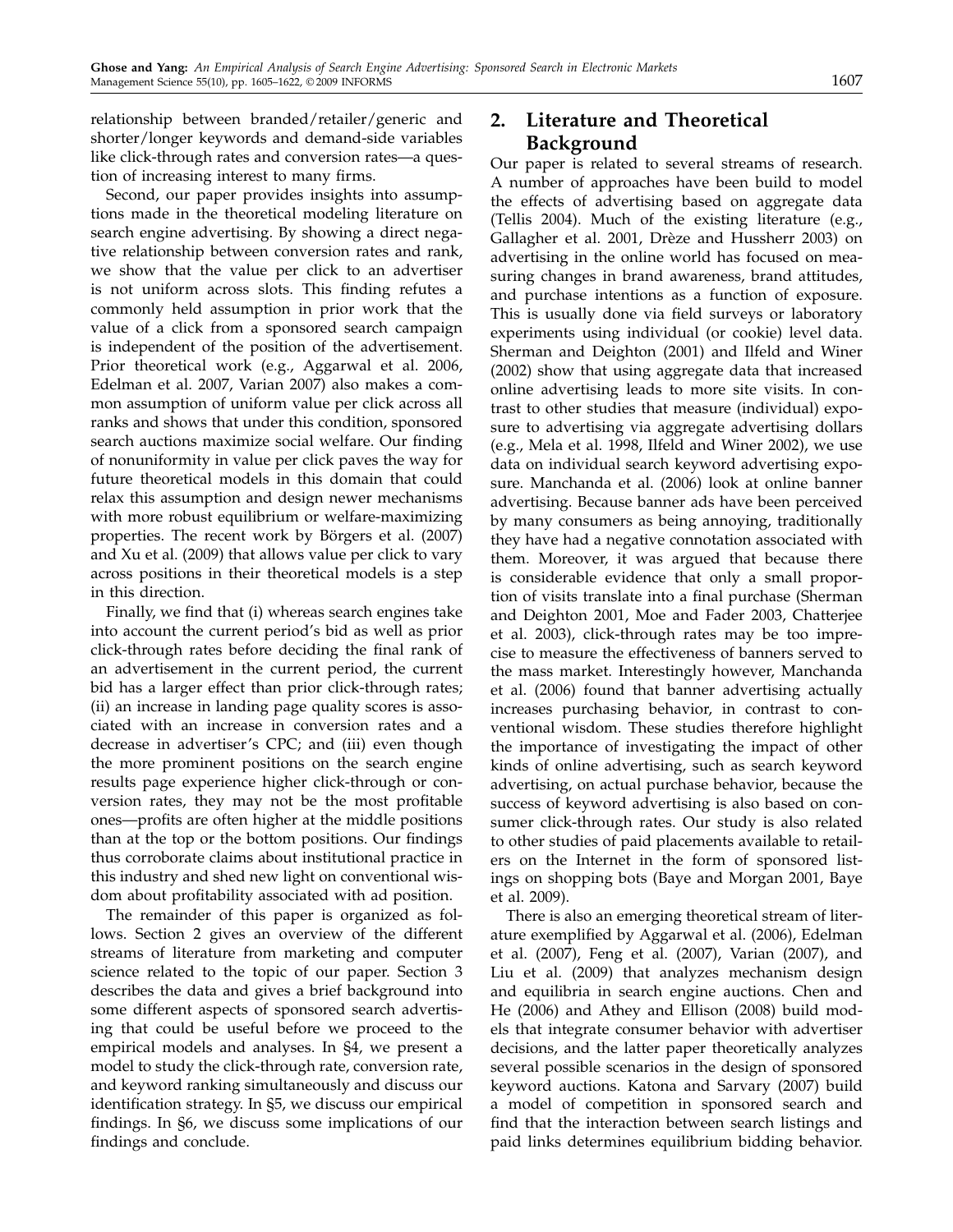Gerstmeier et al. (2009) discuss some interesting bidding heuristics and highlight which of these leads to higher profits for the advertiser.

Despite the emerging theory work, little empirical work exists in online search advertising. This is primarily because of the difficulty researchers have in obtaining such advertiser-level data. Existing work has so far focused on search engine performance (Telang et al. 2004, Bradlow and Schmittlein 2000). Moreover, the handful of studies that exist in search engine marketing has typically analyzed publicly available data from search engines. Animesh et al. (2009) look at the presence of quality uncertainty and adverse selection in paid search advertising on search engines. Goldfarb and Tucker (2007) examine the factors that drive variation in prices for advertising legal services on Google.

A more closely related stream of work is the one that uses advertiser-level data in sponsored search. Ghose and Yang (2008) build a model to map consumers' search-purchase relationship in sponsored search advertising. They provide evidence of horizontal spillover effects from search advertising resulting in purchases across other product categories. Rutz and Bucklin (2008) showed that there are spillovers between search advertising on branded and search advertising on generic keywords, as some customers may start with a generic search to gather information but later use a branded search to complete their transaction. Yang and Ghose (2008) examine the interdependence between paid search and organic search listings and find a positive interdependence between the two forms of listings with regard to their impact on click-through rates. Agarwal et al. (2008) provide quantitative insights into the profitability of advertisements associated with differences in keyword position and show that profits may not be monotonic with rank. In an interesting paper related to our work, Rutz and Bucklin (2007) studied hotel marketing keywords to analyze the profitability of different campaign management strategies. However, our paper differs from theirs and extends their work in several important ways. Rutz and Bucklin (2007) only model the conversion probability conditional on a positive number of click throughs. However, our paper models click-through and conversion rates simultaneously to alleviate potential selectivity biases. In addition, we also model the search engine's ranking decision and the advertiser's decision on CPC, both of which are absent in the other paper. Our analysis reveals that it is important to model the advertiser and the search engine's decisions simultaneously with clicks and conversion since both CPC and Rank have been found to be endogenous.

To summarize, our research is distinct from extant online advertising research because it has largely been limited to the influence of banner advertisements on attitudes and behavior. We extend the literature by empirically comparing the relationship of different keyword characteristics with various performance metrics in search engine advertising toward understanding the larger question of analyzing how keyword characteristics are associated with variation in consumers' search and purchase behavior, as well as advertisers' CPC and search engines' ranking decisions.

## 3. Data

The data-generation process for paid keyword advertisement differs on many dimensions from traditional offline advertisement. Advertisers bid on keywords during the auction process. (A keyword may consist of one or more "words.") Once the advertiser gets a rank allotted for its keyword ad, these sponsored ads are displayed on the top left and right of the computer screen in response to a query that a consumer types on the search engine. The match between a user query and the advertisement could be based on a broad, exact, or phrase match. The ad typically consists of headline, a word or a limited number of words describing the product or service, and a hyperlink that refers the consumer to the advertiser's website after a click. The serving of the ad in response to a query for a certain keyword is denoted as an impression. If the consumer clicks on the ad, he is led to the landing page of the advertiser's website. This is recorded as a click, and advertisers usually pay on a per click basis. In the event that the consumer ends up purchasing a product from the advertiser, this is recorded as a conversion.

Our data contain weekly information on paid search advertising from a large nationwide retail chain, which advertises on  $Google<sup>1</sup>$ . The data span all keyword advertisements by the company during a period of six months in 2007, specifically for the 24 calendar weeks from January to June. Each keyword in our data has a unique advertisement ID. The data are for a given keyword for a given week and are based on an "exact match" between the user query and sponsored ad. It consists of the number of impressions, number of clicks, average CPC, rank of the keyword, number of conversions, and the total revenues from a conversion. An impression often leads to a click, but it may not lead to an actual purchase (defined as a conversion). Based on these data, we compute the Click-Through Rate (clicks/impressions) and Conversion Rate (conversions/clicks) variables.

 $1$ <sup>1</sup> The firm is a large Fortune 500 retail store chain with several hundred retail stores in the United States. Because of the nature of the data-sharing agreement between the firm and us, we are unable to reveal the name of the firm.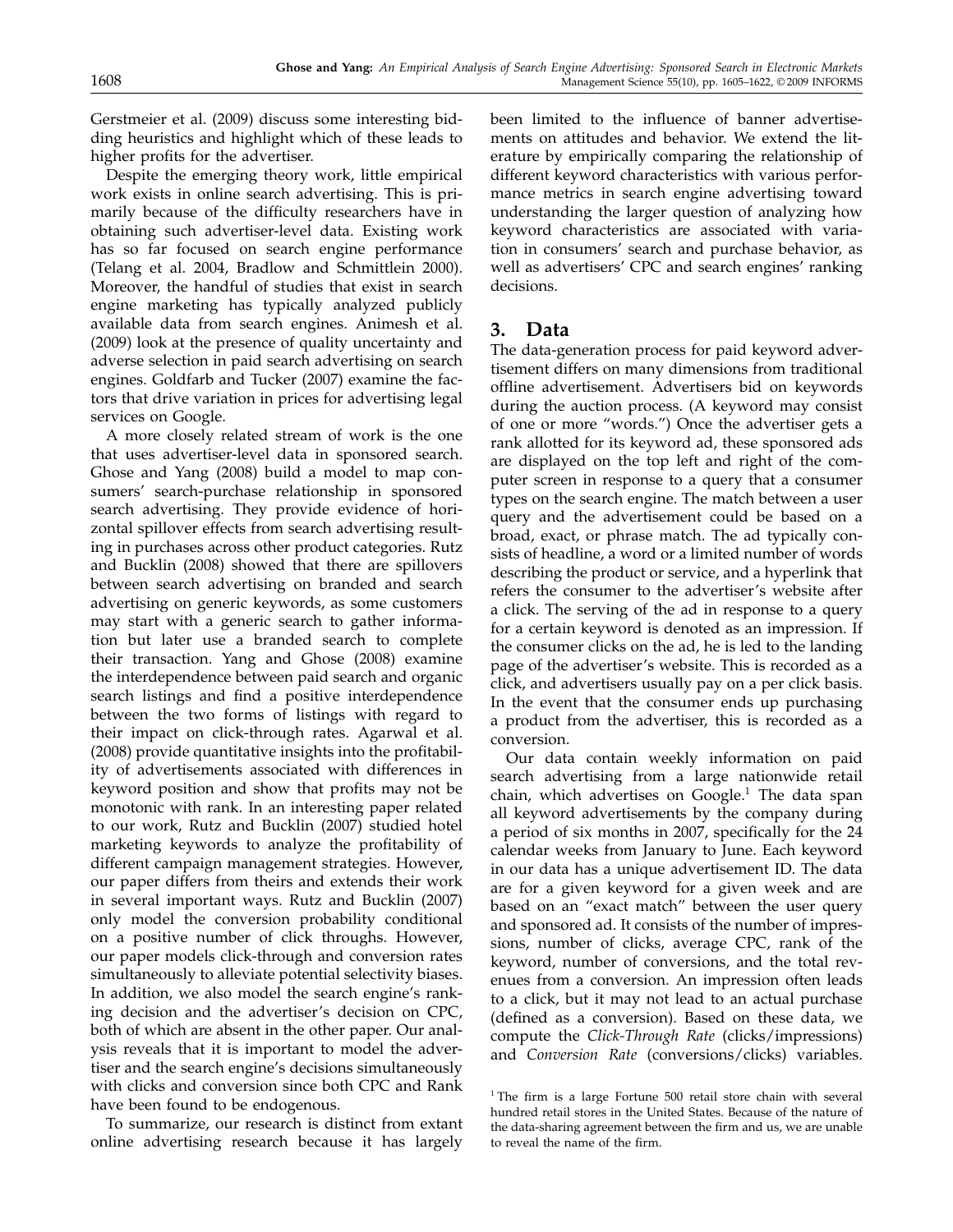The product of CPC and number of clicks gives the total costs to the firm for sponsoring a particular advertisement. Based on the contribution margin and the revenues from each conversion through a paid search advertisement, we are able to compute the gross profit per keyword from a conversion. The difference between gross profits and keyword advertising costs (the number of clicks times the cost per click) gives the net profits accruing to the retailer from a sponsored keyword conversion. This is the Profit variable. We use this variable primarily in our robustness tests (see the online appendix, provided in the e-companion).<sup>2</sup>

Finally, although we have data on the URLs of the landing page corresponding to a given keyword, we do not have data on landing page quality scores or content, because the exact algorithm used by Google to impute the landing page quality is not disclosed to the public.<sup>3</sup> Hence, we use a semiautomated approach with content analysis to impute the landing page quality based on the three known metrics that Google uses. Google uses a weighted average of relevancy, transparency, and navigability to impute the landing page quality of a given weblink. We hired two independent annotators to rate each landing page based on each of these metrics and then computed the weighted average of the scores. The interrater reliability score was 0.73, indicating a very high level of reliability.

Our final data set includes 9,664 observations from a total of 1,878 unique keywords. Note that our main interest in this empirical investigation is to examine various keyword-level factors that induce differences in click-throughs and conversions. Hence, we analyze click-through rates, conversion rates, CPC, and rank by jointly modeling the consumers' search and purchase behavior, the advertiser's decision on CPC, and the search engine's keyword rank-allocating behavior. Table 1 reports the summary statistics of our data set. As shown, the average weekly number of impressions is 411 for one keyword, among which around 46 lead to a click-through and 0.85 lead to a purchase. Our data suggest the average CPC for a given keyword is about 25 cents, and the average rank (position) of these keywords is about 6.92. Finally, we have information on three important keyword characteristics.

Table 1 Summary Statistics of the Paid Search Data ( $N = 9,664$ )

| Variable                      | Mean    | Std. dev. | Min      | Max    |
|-------------------------------|---------|-----------|----------|--------|
| Impressions                   | 411.694 | 2,441.488 | 1        | 97.424 |
| Clicks                        | 46.266  | 716.812   | 0        | 38,465 |
| Orders                        | 0.860   | 11.891    | 0        | 644    |
| Click-Through Rate (CTR)      | 0.156   | 0.262     | 0        |        |
| <i><b>Conversion Rate</b></i> | 0.023   | 0.132     | 0        |        |
| Cost per Click (CPC)          | 0.245   | 0.181     | 0.001    | 1.46   |
| Lag_Rank                      | 6.473   | 9.139     | 1        | 131    |
| log(Profit)                   | 0.036   | 1.771     | $-5.210$ | 11.282 |
| log( <i>Lag_Profit</i> )      | 0.026   | 1.726     | $-5.210$ | 11.282 |
| Rank                          | 6.926   | 10.027    |          | 131    |
| Lag_CTR                       | 0.154   | 0.250     | n        |        |
| Retailer                      | 0.076   | 0.265     | U        |        |
| <i>Brand</i>                  | 0.427   | 0.494     | 0        |        |
| Length                        | 2.632   | 0.755     | 1        | 6      |
| LandingPageQuality            | 8.556   | 1.434     | 4        | 10     |
| <b>Competitor Price</b>       | 1.514   | 1.811     | 0.18     | 45.42  |

As Table 1 shows, there is a substantial amount of variation in clicks, conversion, rank, and CPC of each keyword over time.

We enhanced the data set by introducing keywordspecific characteristics such as Brand, Retailer, and Length. For each keyword, we constructed two dummy variables, based on whether they were (i) branded keywords or not (for example, "Sealy mattress," "Nautica bedsheets") and (ii) retailerspecific advertisements (for example, "Walmart," "walmart.com") or not. To be precise, for creating the variable in (i), we looked for the presence of a brand name (either a product-specific or a company-specific use) in the keyword and labeled the dummy as 1 or 0, with 1 indicating the presence of a brand name. For (ii), we looked for the presence of the specific advertiser's (retailer) name in the keyword and then labeled the dummy as 1 or 0, with 1 indicating the presence of the retailer's name. Length is defined as the number of words contained in the keyword.

## 4. A Simultaneous Model of Click-Through, Conversion, CPC, and Rank

We cast our model in a hierarchical Bayesian framework and estimate it using Markov Chain Monte Carlo (MCMC) methods (see Rossi and Allenby 2003 for a detailed review of such models). We postulate that the decision of whether to click and purchase in a given week will be affected by the probability of advertising exposure (for example, through the rank of the keyword) and individual keyword-level differences (both observed and unobserved). We simultaneously model consumers' click-through and conversion behavior, the advertiser's keyword pricing behavior, and the search engine's keyword rank-allocating behavior.

<sup>&</sup>lt;sup>2</sup> An electronic companion to this paper is available as part of the online version that can be found at http://mansci.journal.informs.org/.

<sup>&</sup>lt;sup>3</sup> Google computes a quality score for each landing page as a function of the site's navigability as well as the relevance and transparency of information on that page to provide higher user experience after a click-through to the site. Besides these relevancy factors, the quality score is also based on click-through rates. However, the exact algorithm for computing this score is not publicly available. The quality score is then used in determining the minimum bid price, which in turn affects the rank of the ad, given the typical advertiser budget constraints. Further information on these aspects is available at http://www.adwords.google.com.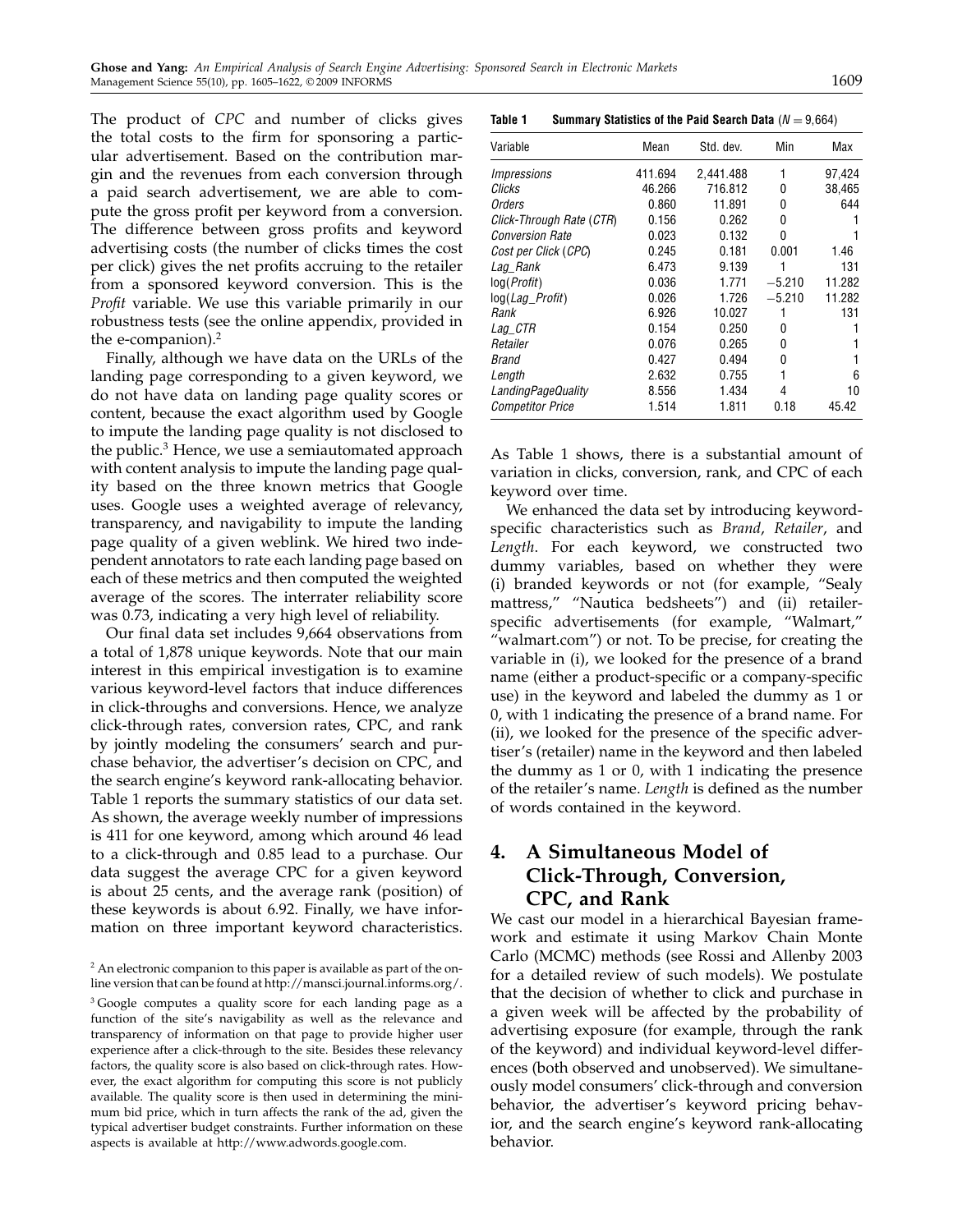#### 4.1. Theoretical Setup

Assume for search keyword  $i$  at week  $j$  that there are  $n_{ij}$  click-throughs among  $N_{ij}$  impressions (the number of times an advertisement is displayed by the retailer), where  $n_{ij} \leq N_{ij}$  and  $N_{ij} > 0$ . Suppose that among the  $n_{ij}$  click-throughs, there are  $m_{ij}$  that lead to purchases, where  $m_{ii} \leq n_{ii}$ . Let us further assume that the probability of having a click-through is  $p_{ii}$  and the probability of having a purchase conditional on a click-through is  $q_{ii}$ . In our model, a consumer faces decisions at two levels—one, when she sees a keyword advertisement, she makes a decision whether to click it; two, if she clicks on the advertisement, she can either make a purchase or not make a purchase.

Thus, there are three types of observations. First, a person clicked through and made a purchase. The probability of such an event is  $p_{ij}q_{ij}$ . Second, a person clicked through but did not make a purchase. The probability of such an event is  $p_{ij}(1 - q_{ij})$ . Third, an impression did not lead to a click-through or purchase. The probability of such an event is  $1-p_{ij}$ . Then the probability of observing  $(n_{ii}, m_{ii})$  is given by

$$
f(n_{ij}, m_{ij}, p_{ij}, q_{ij}) = \frac{N_{ij}!}{m_{ij}!(n_{ij} - m_{ij})!(N_{ij} - n_{ij})!} (p_{ij}q_{ij})^{m_{ij}} + [p_{ij}(1 - q_{ij})]^{n_{ij} - m_{ij}} (1 - p_{ij})^{N_{ij} - n_{ij}}.
$$
 (1)

#### 4.2. Modeling the Consumer's Decision: Click-Through

Prior work (Broder 2002, Jansen and Spink 2007) has analyzed the goals for users' Web searches and classified user queries in search engines into three categories of searches: navigational (e.g., a search query consisting of a specific firm or retailer), transactional (for example, a search query consisting of a specific product), or informational (for example, a search query consisting of longer words). Being cognizant of such user behavior, search engines sell not only nonbranded or generic keywords as advertisements, but also well-known product or manufacturer brand names as well as keywords indicating the specific advertiser so the firm can attract consumers to its website.4 Moreover, advertisers also have the option of making the keyword advertisement either generic or specific by altering the number of words contained in the keyword. Finally, the length of the keyword is also an important determinant of search and purchase behavior, but anecdotal evidence on this varies across trade press reports. Some studies have shown

that the percentage of searchers who use a combination of keywords is 1.6 times the percentage of those who use single keyword queries (Kilpatrick 2003). In contrast, another study found that single keywords have on average the highest number of unique visitors (Oneupweb 2005). In our data, the average length of a keyword is about 2.6 words. In sum, the number of advertisers placing a bid, which can affect the number of clicks received by a given ad, will vary based on the kind of keyword that is advertised. Hence, we focus on the three important keywordspecific characteristics for the firm when it advertises on a search engine: Brand, Retailer, and Length. The click-through probability is likely to be influenced by the position of the ad (Rank), how specific or broad the keyword is (Length), and whether it contains any retailer-specific (Retailer) or brand-specific information (*Brand*). Hence, in Equation (1),  $p_{ii}$  the click-through probability is modeled as

$$
p_{ij} = [\exp(\beta_{i0} + \beta_{i1}Rank_{ij} + \alpha_1Retailer_i + \alpha_2Brand_i+ \alpha_3Length_i + \alpha_4 Time_{ij} + \varepsilon_{ij})]
$$

$$
\cdot [1 + \exp(\beta_{i0} + \beta_{i1}Rank_{ij} + \alpha_1Retailer_i + \alpha_2 Brand_i+ \alpha_3Length_i + \alpha_4 Time_{ij} + \varepsilon_{ij})]^{-1}.
$$
 (2)

We capture the unobserved heterogeneity with a random coefficient on the intercept by allowing  $\beta_{i0}$  to vary along its population mean  $\beta_0$  as follows:

$$
\beta_{i0} = \bar{\beta}_0 + s_{i0}^{\beta}.
$$
 (3)

We also allow the Rank coefficient of the *i*th keyword to vary along the population mean  $\beta_1$  and the keywords' characteristics as follows:

$$
\beta_{i1} = \bar{\beta}_1 + \gamma_1 Retailer_i + \gamma_2 Brand_i + \gamma_3Length_i + s_{i1}^{\beta}, \quad (4)
$$

$$
\begin{bmatrix} s_{i0}^{\beta} \\ s_{i1}^{\beta} \end{bmatrix} \sim \text{MVN} \left( \begin{bmatrix} 0 \\ 0 \end{bmatrix}, \begin{bmatrix} \Sigma_{11}^{\beta} & \Sigma_{12}^{\beta} \\ \Sigma_{21}^{\beta} & \Sigma_{22}^{\beta} \end{bmatrix} \right). \tag{5}
$$

#### 4.3. Modeling the Consumer's Decision: Conversion

Next, we model the conversion rates. Prior work (Brooks 2004) has shown that there is an intrinsic trust value associated with the rank of a firm's listing on a search engine, which could lead to the conversion rate dropping significantly with an increase in the rank (i.e., with a lower position on the screen). Hence, we include rank as a covariate. Another factor that can influence conversion rates is the quality of the landing page of the advertiser's website. Anecdotal evidence suggests that if online consumers use a search engine to direct them to a product but don't see it addressed adequately on the landing page, they are likely to abandon their search and purchase process.

<sup>4</sup> For example, a consumer seeking to purchase a digital camera is as likely to search for a popular manufacturer brand name such as Canon or Kodak on a search engine as for the generic phrase "digital camera." Similarly, the same consumer may also search for a retailer such as "Best Buy" to buy the digital camera directly from the retailer.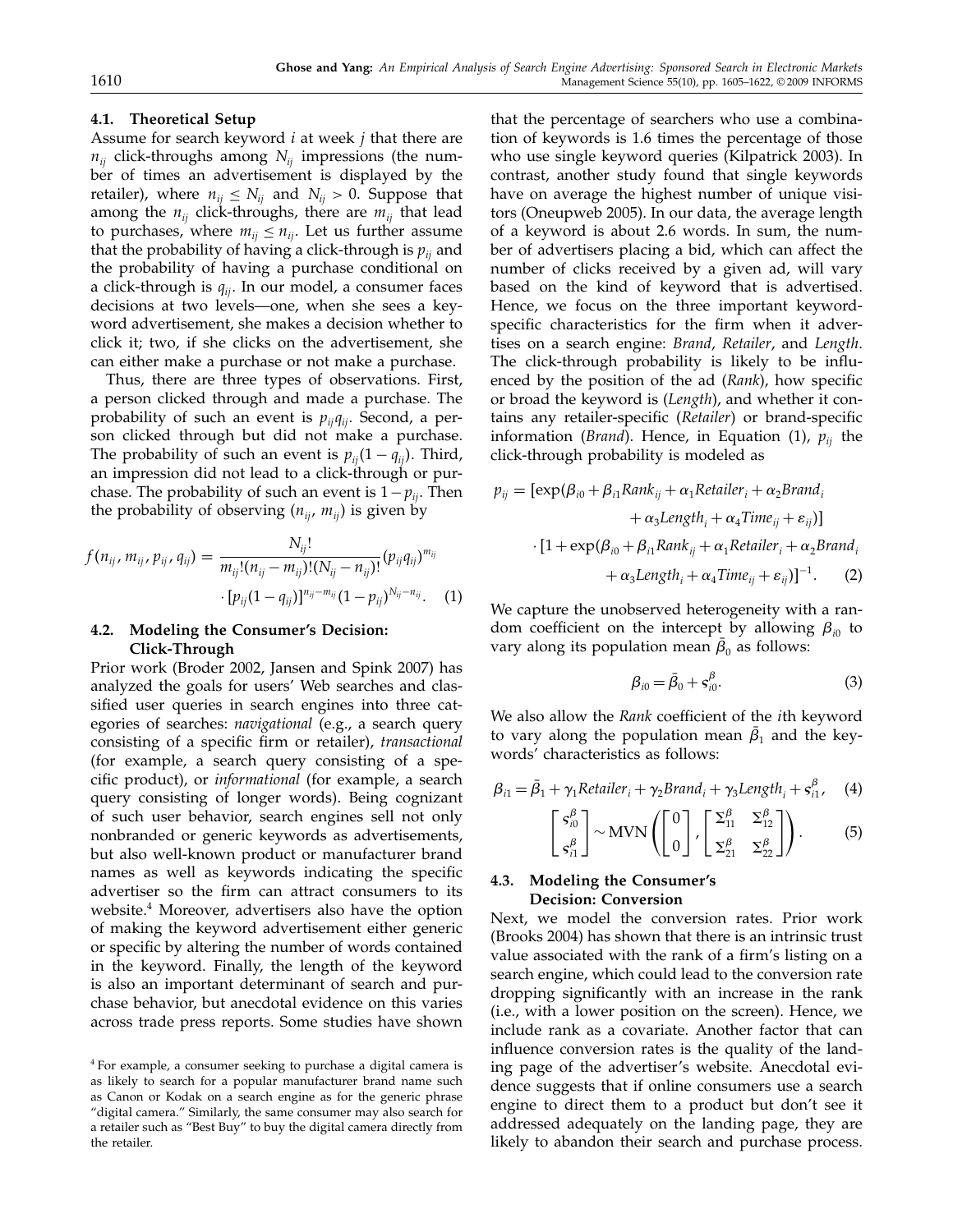Different keywords from a given advertiser lead to different kinds of landing pages. Hence, it is important to incorporate the landing page quality as a covariate in the model. Furthermore, different keywords are associated with different products. It is possible that product-specific characteristics influence consumer conversion rates, so it is important to control for the unobserved product characteristics that may influence conversion rates once the consumer is on the website of the advertiser. Hence, we include the three keyword characteristics to proxy for the unobserved keyword heterogeneity stemming from the different products sold by the advertiser. Thus, the conversion probability is likely to be influenced by the position of the ad on the screen, the three keyword specific characteristics, and the landing page quality score. These factors lead us to model the conversion probabilities as follows:

$$
q_{ij} = [\exp(\theta_{i0} + \theta_{i1}Rank_{ij} + \delta_1Retailer_i + \delta_2Brand_i+ \delta_3Length_i + \delta_4LandingPageQuality_i+ \delta_5Time_{ij} + \eta_{ij})]
$$

$$
\cdot [1 + \exp(\theta_{i0} + \theta_{i1}Rank_{ij} + \delta_1Retailer_i + \delta_2Brand_i+ \delta_3Length_i + \delta_4LandingPageQuality_i+ \delta_5Time_{ij} + \eta_{ij})]^{-1}.
$$
 (6)

As before, we capture the unobserved heterogeneity with a random coefficient specified on both the intercept and the Rank coefficient, as follows:

$$
\theta_{i0} = \bar{\theta}_0 + s_{i0}^{\theta},\tag{7}
$$

$$
\theta_{i1} = \bar{\theta}_1 + \kappa_1 Retailer_i + \kappa_2 Brand_i + \kappa_3Length_i
$$
  
+  $\kappa_4LandingPageQuality_i + s_{i1}^{\beta}$ , (8)

$$
\begin{bmatrix} s_{i0}^{\theta} \\ s_{i1}^{\theta} \end{bmatrix} \sim \text{MVN} \left( \begin{bmatrix} 0 \\ 0 \end{bmatrix}, \begin{bmatrix} \Sigma_{11}^{\theta} & \Sigma_{12}^{\theta} \\ \Sigma_{21}^{\theta} & \Sigma_{22}^{\theta} \end{bmatrix} \right). \tag{9}
$$

Thus, Equations (1)–(9) model the demand for a keyword, i.e., the consumer's decision.

#### 4.4. Modeling the Advertiser's Decision: CPC

Next, we model the advertiser's (i.e., the firm's) strategic behavior. The advertiser has to decide how much to bid for each keyword  $i$  in week  $j$  and thus the CPC that it is willing to incur. $5$  The advertiser decides on its CPC by tracking the performance of a keyword over time such that the current CPC is dependent on

past performance of that keyword.<sup>6</sup> Specifically, the keyword's current CPC is a function of the rank of the same keyword in the previous period. In keeping with the institutional practices of Google, which decides the minimum bid price of any given keyword ad as a function of landing page quality associated with that keyword, we control for the landing page quality in the advertiser's CPC decision. Different keyword attributes determine the extent of competitiveness in the bidding process for that keyword, as can be seen in the number of advertisers that, place a bid. For example, a "retailer" keyword is likely to be far less competitive, because the specific advertiser is usually the only firm that will bid on such a keyword. In contrast, "branded" keywords are likely to be much more competitive because there are several advertisers (retailers that sell that brand) that will bid on that keyword. Similarly, smaller keywords typically tend to indicate more generic ads and are likely to be much more competitive, whereas longer keywords typically tend to indicate more specific ads and are likely to be less competitive. Hence, the advertiser's CPC for a given keyword also depends on the three keyword attributes. Thus, the CPC will be influenced by the rank of the ad in the previous time period, the three keyword-specific characteristics, and the landing page quality. This leads to the following equation for the CPC of an advertiser:

 $\ln(CPC_{ij})$ 

$$
= \omega_{i0} + \omega_{i1} Rank_{i,j-1} + \lambda_1 Retailer_i + \lambda_2 Brand_i + \lambda_3 Length_i
$$

$$
+ \lambda_4 LandingPageQuality_i + \lambda_5 Time_{ij} + \mu_{ij}, \qquad (10)
$$

$$
\omega_{i0} = \bar{\omega}_0 + s_{i0}^{\omega}, \qquad (11)
$$

$$
\omega_{i1} = \bar{\omega}_1 + \rho_{11} \text{Retailer}_i + \rho_{12} \text{Brand}_i + \rho_{13} \text{Length}_i
$$

$$
+ \rho_{14} \text{LandingPageQuality}_i + s_{i1}^{\omega}, \tag{12}
$$

The error terms in Equations (11) and (12) are distributed as follows:

$$
\begin{bmatrix} s_{i0}^{\omega} \\ s_{i1}^{\omega} \end{bmatrix} \sim \text{MVN} \left( \begin{bmatrix} 0 \\ 0 \end{bmatrix}, \begin{bmatrix} \Sigma_{11}^{\omega} & \Sigma_{12}^{\omega} \\ \Sigma_{21}^{\omega} & \Sigma_{22}^{\omega} \end{bmatrix} \right). \tag{13}
$$

#### 4.5. Modeling the Search Engine's Decision: Keyword Rank

Finally, we model the search engine's decision on assigning ranks for a sponsored keyword advertisement. During the auction, search engines such as Google, MSN, and Yahoo decide on the keyword rank

<sup>5</sup> Because we do not have data on actual bids, we use the actual CPC as a proxy for the bid price. According to the firm whose data we use, they are very strongly correlated, and hence it is a very reasonable proxy.

<sup>&</sup>lt;sup>6</sup> This information about current bids being based on past performance (lagged Rank) was given to us by the advertiser. The qualitative nature of all our results is robust to the use of both one-period lagged Rank and one-period lagged Profit, from a given keyword ad, which is another heuristic used by some advertisers to decide how much to bid for a given keyword in a given period.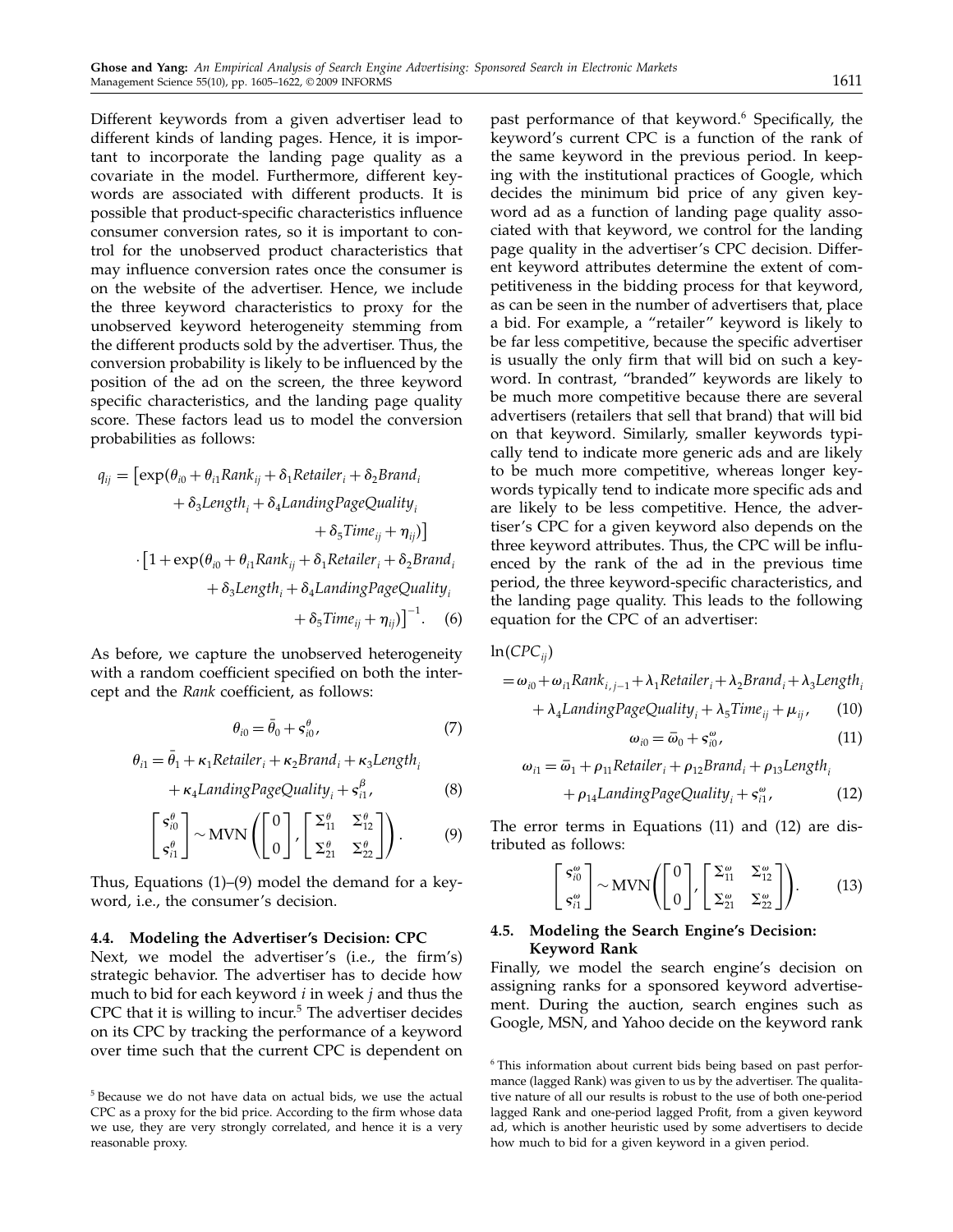by taking into account both the current CPC and a "quality score" that is determined by the prior clickthrough rate (CTR) of that keyword (Varian 2007, Athey and Ellison 2008) among other factors. Because more recent click-through rate is given more weight by the search engine in computing this score, we use the one-period lagged value of CTR. The three keyword attributes are used to control for unobserved characteristics such as the extent of competition in the auction bidding process as before in the CPC decision. Hence, the rank is modeled as being dependent on these three keyword attributes. This leads to the following equation for the rank of a keyword in sponsored search:

$$
\ln(Rank_{ij}) = \phi_{i0} + \phi_{i1} CPC_{i,j} + \bar{\phi}_2 CTR_{i,j-1} + \tau_1 Retailer_i
$$
  
+ $\tau$  *Brand* + $\tau$  *Length* + $\tau$  *Time* + $\tau$  (14)

$$
+\tau_2 Brand_i+\tau_3Length_i+\tau_4Time_{ij}+v_{ij},\quad (14)
$$

$$
\phi_{i0} = \bar{\phi}_0 + s_{i0}^{\phi}, \tag{15}
$$

$$
\phi_{i1} = \bar{\phi}_1 + \pi_1 Retailer_i + \pi_2 Brand_i
$$

$$
+\pi_3 Length_i + s_{i1}^{\pi}.
$$
 (16)

The error terms in Equations (15) and (16) are distributed as follows:

$$
\begin{bmatrix} s_{i0}^{\phi} \\ s_{i1}^{\phi} \end{bmatrix} \sim \text{MVN} \left( \begin{bmatrix} 0 \\ 0 \end{bmatrix}, \begin{bmatrix} \Sigma_{11}^{\phi} & \Sigma_{12}^{\phi} \\ \Sigma_{21}^{\phi} & \Sigma_{22}^{\phi} \end{bmatrix} \right). \tag{17}
$$

Finally, to model the unobserved covariation among click-through, conversions, CPC, and the keyword ranking, we let the four error terms be correlated in the following manner:

$$
\begin{bmatrix} \varepsilon_{ij} \\ \eta_{ij} \\ \mu_{ij} \\ \nu_{ij} \end{bmatrix} \sim \text{MVN} \left( \begin{bmatrix} 0 \\ 0 \\ 0 \\ 0 \end{bmatrix}, \begin{bmatrix} \Omega_{11} & \Omega_{12} & \Omega_{13} & \Omega_{14} \\ \Omega_{21} & \Omega_{22} & \Omega_{23} & \Omega_{24} \\ \Omega_{31} & \Omega_{32} & \Omega_{33} & \Omega_{34} \\ \Omega_{41} & \Omega_{42} & \Omega_{43} & \Omega_{44} \end{bmatrix} \right).
$$
\n(18)

A couple of clarifications are useful to note here. First, the three characteristics of a keyword (Retailer, Brand, and Length) are all mean centered. This means that  $\beta_1$  is the average effect of  $\beta_{i1}$  in Equation (4). A similar interpretation applies to the parameters  $\theta_{i1}$ ,  $\omega_{i1}$ ,  $\omega_{i2}$ , and  $\phi_{i1}$ . Second, in Equations (2), (6), (10), and (14), we have controlled for the temporal effects by estimating time-period effects that capture unobserved industry dynamics.

#### 4.6. Identification

To ensure that the model is fully identified even with sparse data (data in which a large proportion of observations are zero), we conduct the following simulation. We picked a set of parameter values and generated the number of click-throughs, the number

of purchases, CPC, and ranking for each keyword, which mimicked their actual observed values in the data according to the model and the actual independent variables observed in our data. We then estimated the proposed model with the simulated data set and found that we were able to recover the true parameter values. This relieves a potential concern on empirical identification of the model due to the sparseness of the data.

To show any endogeneity issues and the identification of the proposed system of simultaneous equation model, we provide a sketch of the model below. Note that our proposed model boils down to the following simultaneous equations:

$$
p = f_1(Rank, X_1, \varepsilon_1), \tag{19}
$$

 $q = f_2(Rank, X_2, \varepsilon_2)$  conditional on the

number of click-throughs  $> 0$ , (20)

$$
CPC = f_3(X_3, \varepsilon_3), \tag{21}
$$

$$
Rank = f_4(CPC, X_4, \varepsilon_4). \tag{22}
$$

Here  $p$  is the click-through probability,  $q$  is the conversion as probability conditional on click-through, CPC is cost per click, and Rank is the position of a keyword in the listing.  $X_1 - X_4$  are the exogenous covariates corresponding to the four equations.  $\varepsilon_1-\varepsilon_4$  are the error terms associated with the four equations, respectively. These error terms are mainly capturing information that is observed by the decision makers (consumer, advertiser, and search engine) but not by the researcher. Further, if  $\varepsilon_1$  or  $\varepsilon_2$  is correlated with  $\varepsilon_4$ , Rank will be endogenous. If  $\varepsilon_3$  is correlated with  $\varepsilon_4$ , CPC will be endogenous.

Our proposed simultaneous model closely resembles the triangular system in standard econometric textbooks (Lahiri and Schmidt 1978, Greene 1999). To see this more clearly, CPC is modeled as exogenously determined (modeled as the advertiser's decision and a function of the advertiser's past performance with the same keyword and other keyword-related characteristics). CPC, in turn, affects the search engine's ranking decision, and finally Rank affects both clickthrough and the conversion probabilities. As shown in Lahiri and Schmidt (1978) and discussed in Greene (1999), a triangular system of simultaneous equations can be identified without any further identification constraint such as nonlinearity or correlation restriction. In particular, the identification of such a triangular system comes from the likelihood function. This is also noted by Hausman (1975), who observes that in a triangular system, the Jacobian term in the likelihood function vanishes so that the likelihood function is the same as for the usual seemingly unrelated regressions (SUR) problem (Hausman 1975). Hence, a generalized least squares-based estimation (GLS) leads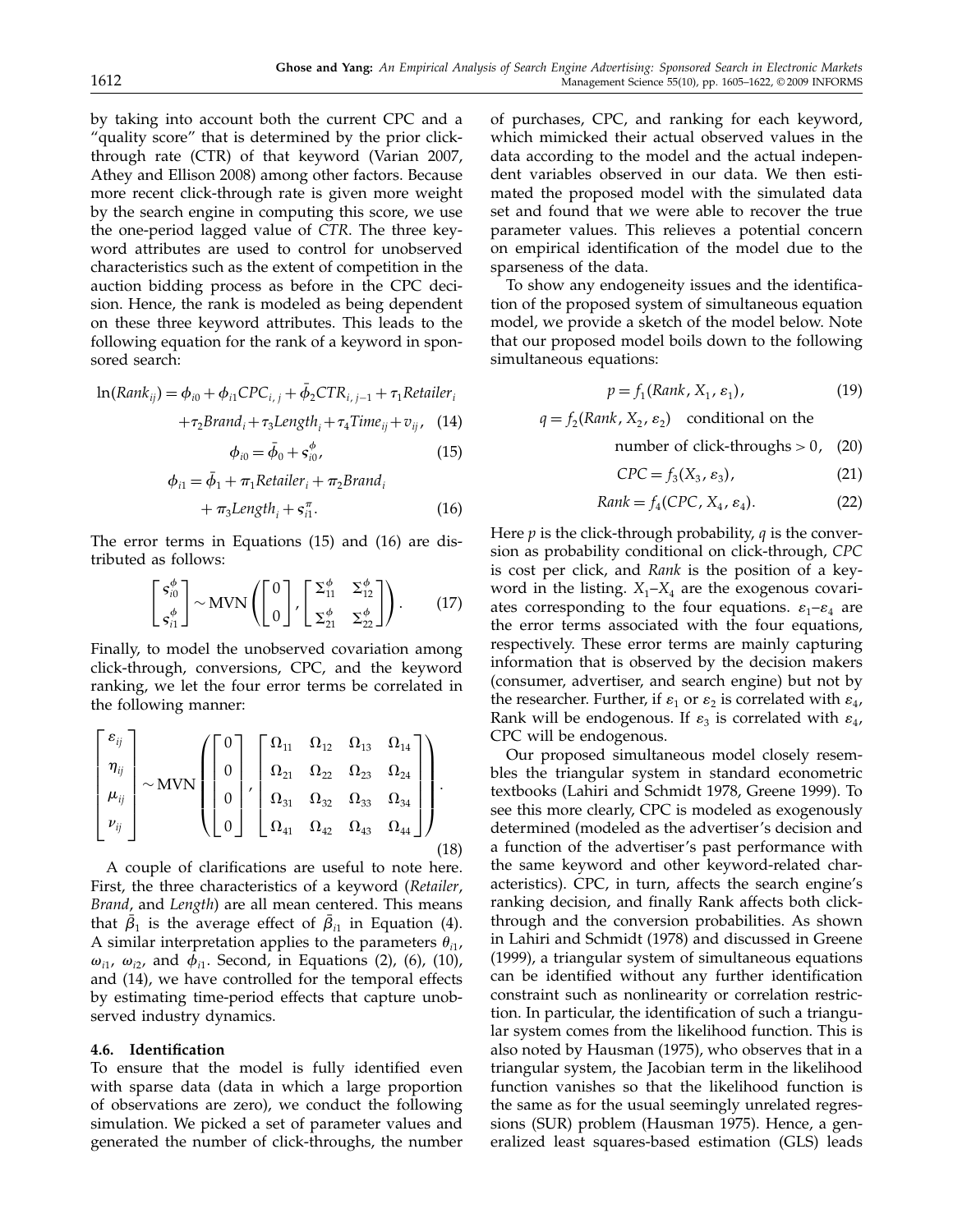to uniquely identified estimates in a triangular system with a full covariance on error terms (Lahiri and Schmidt 1978).<sup>7</sup>

We also provide the parameters produced by the estimation of this system under the assumption of diagonality (restricting covariance elements to be zero) to be able to compare them to the generalized results. These are given in the tables in the online appendix. These estimates show that it is important to control for endogeneity because the parameter estimates are attenuated when we restrict the covariance elements to be zero, and thus biased. For example, in the case of estimating CTR and Conversion Rates, the parameter estimates on Rank are much closer to zero under the assumption of diagonality than otherwise. Similarly, in the case of estimating Rank, the parameter estimates on Lag\_CTR and CPC are significantly closer to zero under the assumption of diagonality than otherwise.

Note that the conversion probability  $q$  is only defined when the number of click-throughs is greater than zero. In this case, if  $\varepsilon_1$  and  $\varepsilon_2$  are correlated, as in our data, the conditional mean of  $\varepsilon_2$  conditional on a positive click-through probability is not going to be zero. Then, a model in which one only looks at the conversion conditional on positive number of click-throughs (i.e., does not model the click-through behavior simultaneously) is going to suffer from the selection bias. By jointly modeling click-through and conversion behavior, our proposed model accounts for such selectivity issues. The proposed Bayesian estimation approach also offers a computationally convenient way to deal with the selectivity problem by augmenting the unobserved click-through intention when there are no clicks.

## 5. Empirical Analysis

#### 5.1. Results

5.1.1. Click-Through Rate. The coefficient of Retailer in Table 2(a) is positive and significant, indicating that keyword advertisements that contain retailer-specific information are associated with a significant increase in click-through rates. Specifically, this corresponds to a 14.72% increase in clickthrough rates with the presence of retailer information. Further, the coefficient of Brand in Table 2(a)

Table 2(a) Coefficient Estimates on Click-Through Rate

|           | Intercept            | Retailer   | <b>Brand</b> | Length     |
|-----------|----------------------|------------|--------------|------------|
| Intercept | $\bar{\beta}_0$      | $\alpha_1$ | $\alpha_{2}$ | $\alpha_3$ |
|           | $-1.654$             | 1.290      | $-0.299$     | $-0.106$   |
|           | (0.063)              | (0.124)    | (0.065)      | (0.045)    |
| Rank      | $\overline{\beta}_1$ | $\gamma_1$ | $\gamma_2$   | $\gamma_3$ |
|           | $-0.264$             | $-0.205$   | $-0.049$     | $-0.004$   |
|           | (0.017)              | (0.031)    | (0.018)      | (0.010)    |
| Time      | $\alpha_4$           |            |              |            |
|           | 0.051                |            |              |            |
|           | (0.003)              |            |              |            |

| Table 2(b) | Unobserved Heterogeneity Estimates in the Click-Through |
|------------|---------------------------------------------------------|
|            | Model $(\Sigma^{\beta})$                                |

|                          | $\beta_{i0}$ (Intercept) | $\beta_{i1}$ (Rank) |  |
|--------------------------|--------------------------|---------------------|--|
| $\beta_{i0}$ (Intercept) | 1.053<br>(0.078)         | $-0.095$<br>(0.014) |  |
| $\beta_{i1}$ (Rank)      | $-0.095$<br>(0.014)      | 0.035<br>(0.004)    |  |

Note. Posterior means and posterior standard deviations (in parentheses) are reported, and estimates that are significant at 95% are bolded in Tables 2–7.

is negative and significant, indicating that keyword advertisements that contain brand-specific information are associated with a 56.6% decrease in clickthrough rates. These results imply that keyword advertisements that explicitly contain information identifying the advertiser are associated with higher click-through rates, whereas those that explicitly contain information identifying the brand are associated with lower click-through rates than keywords which lack such information. In contrast, the coefficient of Length in Table 2(a) is negative, suggesting that longer keywords typically tend be associated with lower click-through rates. Specifically, we find that all else being equal, an increase in the length of the keyword by one word is associated with a decrease in the clickthrough rates of 13.9%.

Intuitively, this result has an interesting implication if one were to tie this result with that in the literature on consideration sets in marketing. A longer keyword typically tends to suggest a more directed or specific search, whereas a shorter keyword typically suggests a more generic search. The shorter the keyword is, the less information it likely carries and the larger the context that should be supplied to focus the search (Finkelstein et al. 2002). This implies that the consideration set for the consumer is likely to shrink as the search term becomes "narrower" in scope. Danaher and Mullarkey (2003) show that user involvement during search (whether the use is in a purchasing or surfing mode) plays a crucial role in the effectiveness of online banner ads. One plausible explanation

<sup>&</sup>lt;sup>7</sup> Ruud (2000) demonstrates that if  $\Gamma$  is restricted so that its determinant is a known constant, then  $\log |\det \Gamma|$  plays no role in the in the maximization of the log likelihood, which leaves behind a seemingly unrelated regressions model that can be fit by generalized least squares. In the recursive case, in which the diagonal elements of the triangular matrix  $\Gamma$  are all equal to 1, det  $\Gamma = 1$  and the simultaneous equations log-likelihood function has the functional form of the seemingly unrelated regressions log-likelihood function. As a result, the full information maximum likelihood estimation function simplifies to generalized least squares.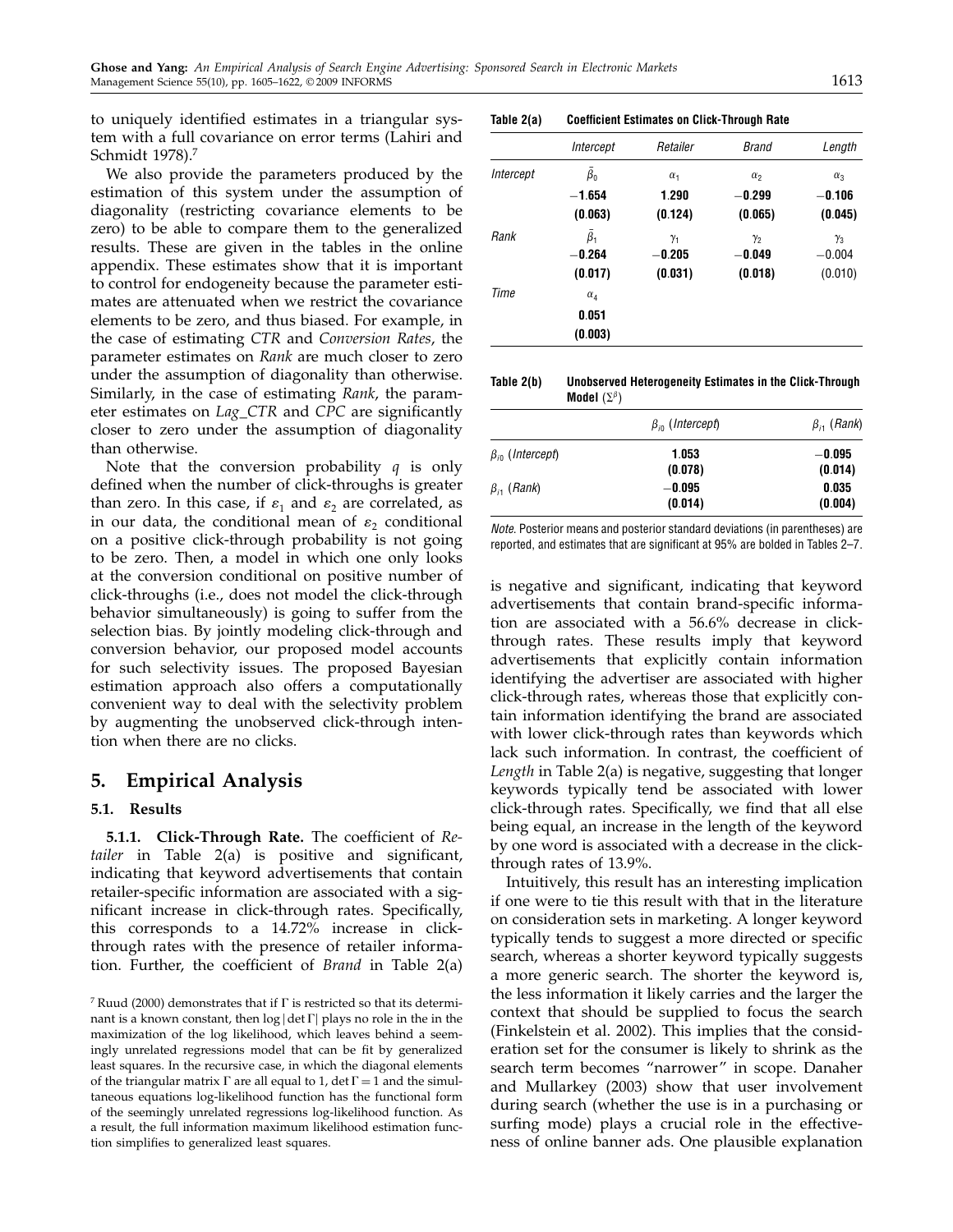is related to the extent of user involvement. Because consumers get to view ads of competing retailers, the probability of a goal-directed consumer clicking on the retailer's advertisement decreases unless the retailer carries the specific product that the consumer is searching for. In contrast, a consumer who does not have a goal-directed search (has a wider consideration set) and is in the surfing mode is likely to click on several advertising links before she finds a product that induces a purchase. Another plausible reason is that the quality of results retrieved by search engines for longer, more specific keywords is poorer than that for shorter, more generic ones. This can lead to reduced click-through rates for longer keywords.

Some additional substantive results are as expected. Rank has an overall negative relationship with CTR in Table 2(a). This implies that lower the rank of the advertisement (i.e., the higher the location of the sponsored ad on the computer screen) is, the higher the click-through rate is. The position of the advertisement link on the search engine page clearly plays an important role in influencing click-through rates. This kind of primacy effect is consistent with other empirical studies of the online world. Ansari and Mela (2003) suggested a positive relationship between the serial position of a link in an e-mail and recipients' clicks on that link. Similarly, Drèze and Zufryden (2004) implied a positive relationship between a link's serial position and site visibility. Brooks (2004) showed that the higher the link's placement in the results listing, the more likely a searcher is to select it. In the context of shopping search engines, Baye at al. (2009) find that there is a 17.5% drop in click-through rates when a retailer is moved down one position on the screen. Brynjolfsson et al. (2004) find similar evidence of the primacy effect in their study on shopbots. Thus, website designers, and online advertising managers would place their most desirable links toward the top of a webpage or e-mail and their least desirable links toward the bottom. A robustness test wherein we include a quadratic term for Rank highlights that the negative relationship between CTR and Rank increases at a decreasing rate. This finding has useful implications for managers interested in quantifying the impact of Rank on CTR.

When we consider the interaction effect of these variables on the relationship of Rank with clickthrough rates, we find that keywords that contain retailer- or brand-specific information are associated with an increase in the negative relationship between Rank and CTR. That is, for keywords that contain retailer- or brand-specific information, a lower rank (better placement) is associated with even higher click-through rates. However, we find that the coefficient of Length is statistically insignificant, suggesting that longer keywords do not seem to affect the

negative relationship between click-through rates and ranks. As shown in Table 2(b), the estimated unobserved heterogeneity covariance is significant, including all of its elements. This suggests that the baseline click-through rates and the way that keyword ranking predicts the click-through rates are different across keywords, driven by unobserved factors beyond the three observed keyword characteristics.

5.1.2. Conversion Rate. Next consider Tables 3(a) and 3(b) with findings on conversion rates. Our analysis reveals that the coefficient of *Brand*,  $\delta_2$ , is negative and significant, indicating that keywords that contain information specific to a brand (either product specific or manufacturer specific) experience lower conversion rates on an average. Specifically, the presence of brand information in the keyword decreases conversion rates by 44.2%. Similarly, the presence of retailer information in the keyword increases conversion rates by 50.6%. In contrast, Length is not statistically significant in its overall effect on conversion rates.

We find a significant relationship between Rank and Conversion Rates, such that the lower the Rank is (i.e., the higher the position of the keyword on the screen), the higher the Conversion Rate is. A decrease in the rank from the maximum possible position or worst case scenario (which is 131 in our data) to the minimum position or best-case scenario (which is 1 in our data) increases conversion rates by 92.5%. It is useful to discuss what this result suggests. Note that a prominent (or top) position on the search engine results page can be associated with at least two countervailing effects. First, a prominent position can be

Table 3(a) Coefficient Estimates on Conversion Rate

|           | Intercept             | Retailer     | <b>Brand</b> | Length     | <b>LandingPageQuality</b> |
|-----------|-----------------------|--------------|--------------|------------|---------------------------|
| Intercept | $\theta_0$            | $\delta_{1}$ | $\delta_2$   | $\delta_3$ | $\delta_4$                |
|           | $-4.457$              | 1.123        | $-0.879$     | $-0.041$   | 0.152                     |
|           | (0.097)               | (0.234)      | (0.136)      | (0.110)    | (0.066)                   |
| Rank      | $\overline{\theta}_1$ | $K_1$        | $\kappa_2$   | $K_3$      | $\kappa_4$                |
|           | $-0.282$              | $-0.032$     | 0.014        | 0.012      | 0.013                     |
|           | (0.031)               | (0.089)      | (0.036)      | (0.023)    | (0.014)                   |
| Time      | $\delta_5$            |              |              |            |                           |
|           | 0.067                 |              |              |            |                           |
|           | (0.009)               |              |              |            |                           |

Table 3(b) Unobserved Heterogeneity Estimates in the Conversion Model  $(\Sigma^\theta)$ 

|                           | $\theta_{i0}$ (Intercept) | $\theta_{i1}$ (Rank) |  |
|---------------------------|---------------------------|----------------------|--|
| $\theta_{in}$ (Intercept) | 1.436<br>(0.285)          | $-0.131$<br>(0.030)  |  |
| $\theta_{i1}$ (Rank)      | $-0.131$<br>(0.030)       | 0.058<br>(0.007)     |  |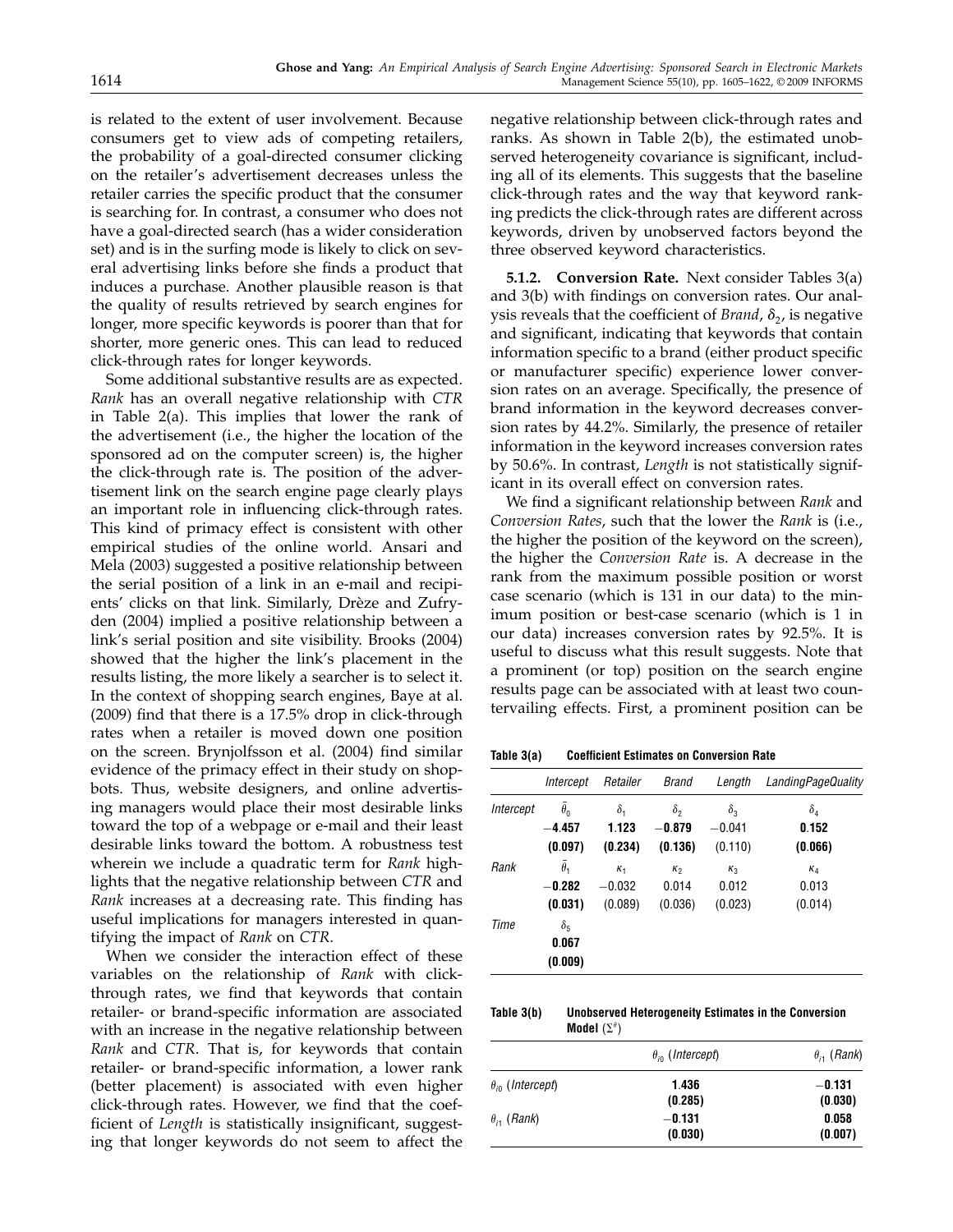associated with a high "quality" or "trust" perception in consumers' minds, where they associate higher positions with a higher product quality (Brooks 2004). This can induce higher conversion rates for the top positions. Yet Agarwal et al. (2008) point to the possibility in which nonserious buyers often click on the top slots but do not purchase and serious buyers buy from the middle positions because of a recency bias. This can induce lower conversion rates for the top positions. In our data, the first effect dominates the second effect, leading to higher conversion rates for the top positions. This finding of the relationship between rank and conversion rates can have an important implication for existing theoretical models in sponsored search advertising, which has typically assumed that the value per click to an advertiser is uniform across all ranks on the search engine results page. Our estimates suggest instead that the value per click is not uniform and thereby motivates future theoretical models that could modify this assumption to reexamine the social welfare-maximizing properties of generalized second price keyword auctions on the Internet.

As speculated in trade press reports, our analysis empirically confirms that LandingPageQuality has a positive relationship with conversation rates. To be precise, an increase in the landing page quality score from the lowest possible score (equal to 1) to the highest possible score (equal to 10) is associated with an increase in the conversion rates of 22.5%. These analyses suggest that in terms of magnitude, the rank of a keyword on the search engine has a larger impact on conversion rates than the quality of the landing pages does.

When we consider the effect of these keyword characteristics on the relationship of Rank with Conversion Rates, we find that none of the keyword attributes has a statistically significant effect on the relationship between rank and conversion rates. As shown in Table 3(b), the estimated unobserved heterogeneity covariance is significant, including all of its elements. This suggests that the baseline conversion rates and the way that keyword ranking predicts the conversion rates are different across keywords, driven by unobserved factors.

5.1.3. Cost per Click. Next, we turn to advertiser bidding behavior, as shown by estimates in Tables 4(a) and 4(b). Interestingly, the analysis of CPC reveals that there is a negative relationship between CPC and Retailer but a positive relationship between CPC and Brand. This implies that the firm incurs a lower CPC for advertisements that contain retailer information and higher CPC for advertisements that contain brand information. This is consistent with theoretical predictions because Retailer keywords are

| Table 4(a) | <b>Coefficient Estimates on CPC</b> |  |  |  |
|------------|-------------------------------------|--|--|--|
|------------|-------------------------------------|--|--|--|

|                   | Intercept                          | Retailer            | <b>Brand</b>        | Length              | LandingPageQuality  |
|-------------------|------------------------------------|---------------------|---------------------|---------------------|---------------------|
| Intercept         | $\bar{\omega}_0$                   | $\lambda_{1}$       | $\lambda_{2}$       | $\lambda_{3}$       | $\lambda_4$         |
|                   | $-1.660$<br>(0.024)                | $-0.760$<br>(0.069) | 0.139<br>(0.032)    | $-0.022$<br>(0.023) | $-0.036$<br>(0.016) |
|                   | $\bar{\omega}_1$                   | $\rho_{11}$         | $\rho_{12}$         | $\rho_{13}$         | $\rho_{14}$         |
| Lag Rank $-0.041$ | (0.005)                            | 0.036<br>(0.010)    | $-0.008$<br>(0.008) | 0.018<br>(0.005)    | $-0.001$<br>(0.004) |
| Time              | $\lambda_6$<br>$-0.020$<br>(0.001) |                     |                     |                     |                     |

| Table 4(b) | Unobserved Heterogeneity Estimates in the CPC |
|------------|-----------------------------------------------|
|            | Model $(\Sigma^\omega)$                       |

|                           | $\omega_{\text{in}}$ (Intercept) | $\omega_{i1}$ (Lag_Rank) |
|---------------------------|----------------------------------|--------------------------|
| $\omega_{i0}$ (Intercept) | 0.555<br>(0.030)                 | $-0.021$<br>(0.005)      |
| $\omega_{i1}$ (Lag Rank)  | $-0.021$<br>(0.005)              | 0.011<br>(0.001)         |

far less competitive than Brand keywords, on average. Although Length does not have a direct statistically significant effect on CPC, it indirectly affects CPC through the interaction with Rank. There is a negative and statistically significant relationship between CPC and LandingPageQuality, implying that advertisers tend to place lower bids on keywords that are linked to landing pages with higher quality.

Further, there is a negative relationship between CPC and Lag\_Rank, such that a more prominent (lower rank) position on the search engine results screen is associated with a higher CPC and hence a higher actual bid. These results suggest that although there is some learning exhibited by the firm during the bidding process based on past performance metrics, it may not necessarily be bidding in the most profitable manner.

5.1.4. Rank. Finally, on the analysis of Rank, we find that all three covariates—Retailer, Brand, and Length—have a statistically significant and negative relationship with Rank, suggesting that the search keywords that have retailer-specific information or brandspecific information or are more specific in their scope generally tend to have lower ranks (i.e., they are listed higher on the search engine results screen).

How do search engines decide on the final rank? Anecdotal evidence and public disclosures by Google suggest that Google incorporates a performance criterion along with bid price when determining the ranking of the advertisers. The advertiser in the top position might be willing to pay a higher CPC than the advertiser in the second position, but there is no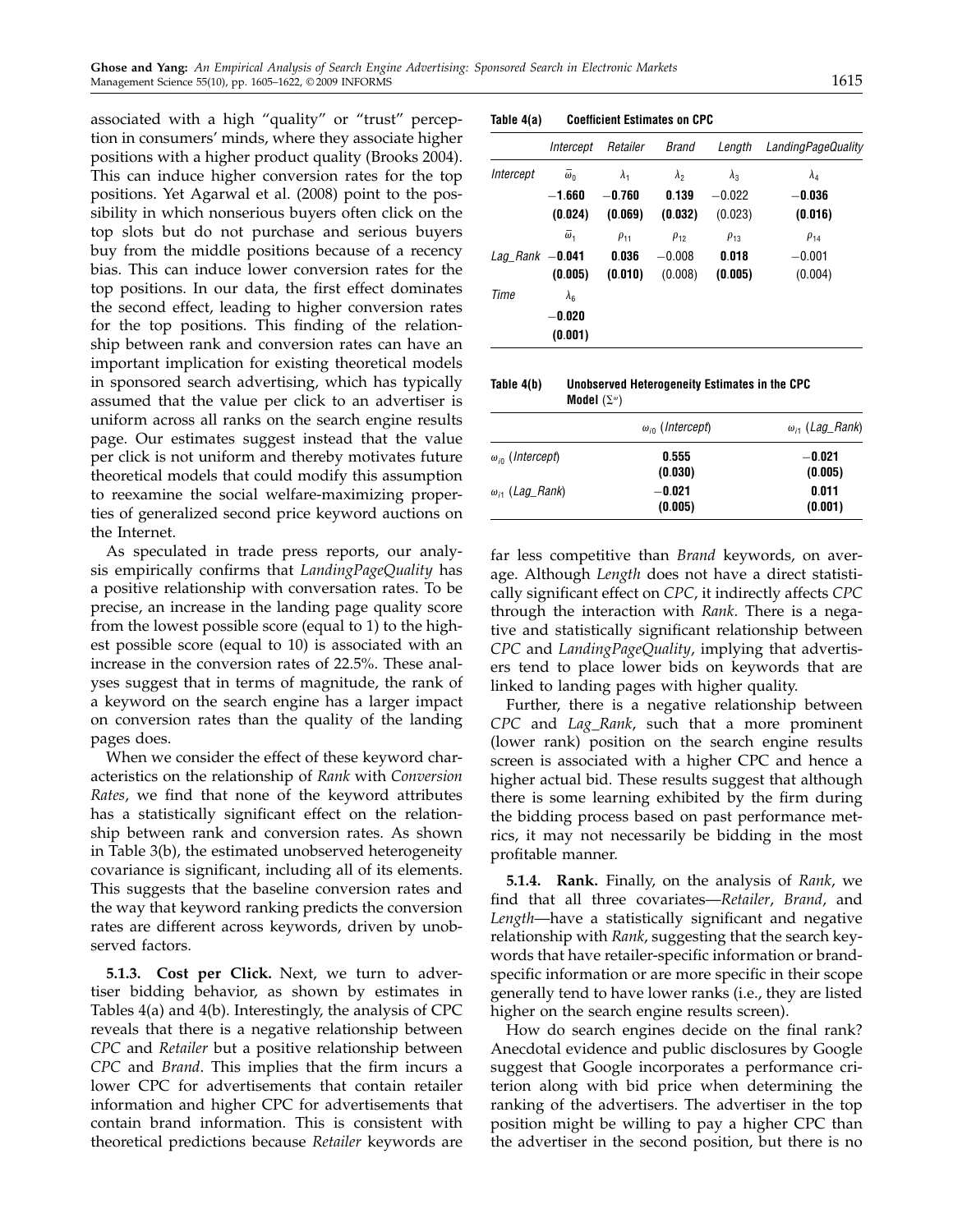|           | Intercept      | Retailer   | <b>Brand</b>       | Length   |
|-----------|----------------|------------|--------------------|----------|
| Intercept | $\bar{\phi}_0$ | $\tau_{1}$ | $\tau_2$           | $\tau_3$ |
|           | 1.954          | $-0.213$   | $-0.279$           | $-0.172$ |
|           | (0.031)        | (0.075)    | (0.037)            | (0.030)  |
| CPC       | $\phi_1$       | $\pi_1$    | $\pi$ <sub>2</sub> | $\pi_3$  |
|           | $-2.028$       | 0.361      | 0.185              | $-0.003$ |
|           | (0.093)        | (0.306)    | (0.108)            | (0.085)  |
| $Lag_CTR$ | $\bar{\phi}_2$ |            |                    |          |
|           | $-1.289$       |            |                    |          |
|           | (0.046)        |            |                    |          |
| Time      | $\tau_{5}$     |            |                    |          |
|           | 0.031          |            |                    |          |
|           | (0.001)        |            |                    |          |

Table 5(a) Coefficient Estimates on Keyword Rank

| Table 5(b) | Unobserved Heterogeneity Estimates in the Keyword Rank |
|------------|--------------------------------------------------------|
|            | Model $(\Sigma^\theta)$                                |

|                      | $\phi_0$ (Intercept) | $\phi_1$ (CPC)      |
|----------------------|----------------------|---------------------|
| $\phi_0$ (Intercept) | 1.020<br>(0.048)     | $-1.677$<br>(0.108) |
| $\bar{\phi}_1$ (CPC) | $-1.677$<br>(0.108)  | 4.073<br>(0.294)    |

guarantee that its ad will be displayed in the first slot. This is because past performance, such as prior click-through rates, are factored in by Google before the final ranks are published. The coefficients of CPC and Lag\_CTR are negative and statistically significant in our data. Thus, our results from the estimation of the Rank equation confirm that the search engine is indeed incorporating both the current CPC bid and the previous click-through rates in determining the final rank of a keyword. Note from Table 5(a) that the coefficient of CPC is almost twice the coefficient of Lag\_CTR, suggesting that current bid price (CPC) has a larger role to play in determining the final rank than the "quality score"-related factors like prior click-through rates.

It is worth noting in Table 6 that the unobserved covariance between (i) click-through propensity and keyword rank, (ii) conversion propensity and keyword rank, and (iii) CPC and keyword rank all turn out to be statistically significant. This suggests the endogenous nature of CPC and Rank. Therefore, it is important to simultaneously model the consumer's click-through and purchase behavior and the advertiser's and search engine's decisions.

As mentioned before, we provide the parameter estimates produced by the estimation of this system under the assumption of diagonality (restricting covariance elements to be zero) to the generalized results. Refer to tables in the online appendix. These estimates further demonstrate that it is important to

Table 6 Estimated Covariance Across Click-Through, Conversion, CPC, and Rank  $(\Omega)$ 

|               | Click-Through | Conversion | <b>CPC</b> | Rank     |
|---------------|---------------|------------|------------|----------|
| Click-Through | 0.956         | 1.092      | $-0.082$   | 0.472    |
|               | (0.055)       | (0.086)    | (0.009)    | (0.022)  |
| Conversion    | 1.092         | 2.429      | $-0.213$   | 0.528    |
|               | (0.086)       | (0.158)    | (0.021)    | (0.043)  |
| CPC           | $-0.082$      | $-0.213$   | 0.220      | $-0.003$ |
|               | (0.009)       | (0.021)    | (0.004)    | (0.005)  |
| Rank          | 0.472         | 0.528      | $-0.003$   | 0.319    |
|               | (0.022)       | (0.043)    | (0.005)    | (0.007)  |
|               |               |            |            |          |

control for endogeneity, because the parameter estimates are attenuated when we restrict the covariance elements to be zero and thus are biased.

5.1.5. Profit. Finally, based on the above estimates and the summary statistics of the data, we find that profits are not necessarily the highest in the top slots—rather, profits are often higher in the middle positions than those in the most prominent (top) or least prominent (bottom) positions. We plotted profits with rank for several different keywords in our sample and consistently found that profits are higher in ranks 4–6 compared to ranks 1–3 or ranks 7–10. This was also true for an ad associated with a product priced at \$22, which was the average price of an item in our sample. Despite conversion rates being the highest at the topmost slot (rank 1), this counterintuitive result occurs because the CPC for the middle (ranks 4–6) or bottom slots (ranks 7–10) on the search engine results page decays much faster that those for the most prominent slots (ranks 1–3).

#### 5.2. Further Robustness Tests

We conducted a few additional robustness tests with additional data to examine whether the key results remain consistent. To control for other competitors' bid prices for a given keyword, we collected data from Google's keyword pricing tool, which gives estimates of advertisers' maximum CPC for any given keyword. $8$  In addition, note that the final rank allocation for a given keyword is based on a second price auction, so a keyword's rank will be influenced by competitors' bid prices. Hence, we also control for the effect of competition on the search engine's ranking decision. Note also that the current period bid can also based on the extent of profits from that

<sup>8</sup> Google's keyword estimator tools in fact give two key pieces of information—the estimated upper and lower range for the CPC of that keyword (corresponding to the price of appearing ranked first and third on the sponsored links related to that keyword). We take the average of these two bid values to construct the Competitor Price variable and control for possible competitive effects of other advertisers.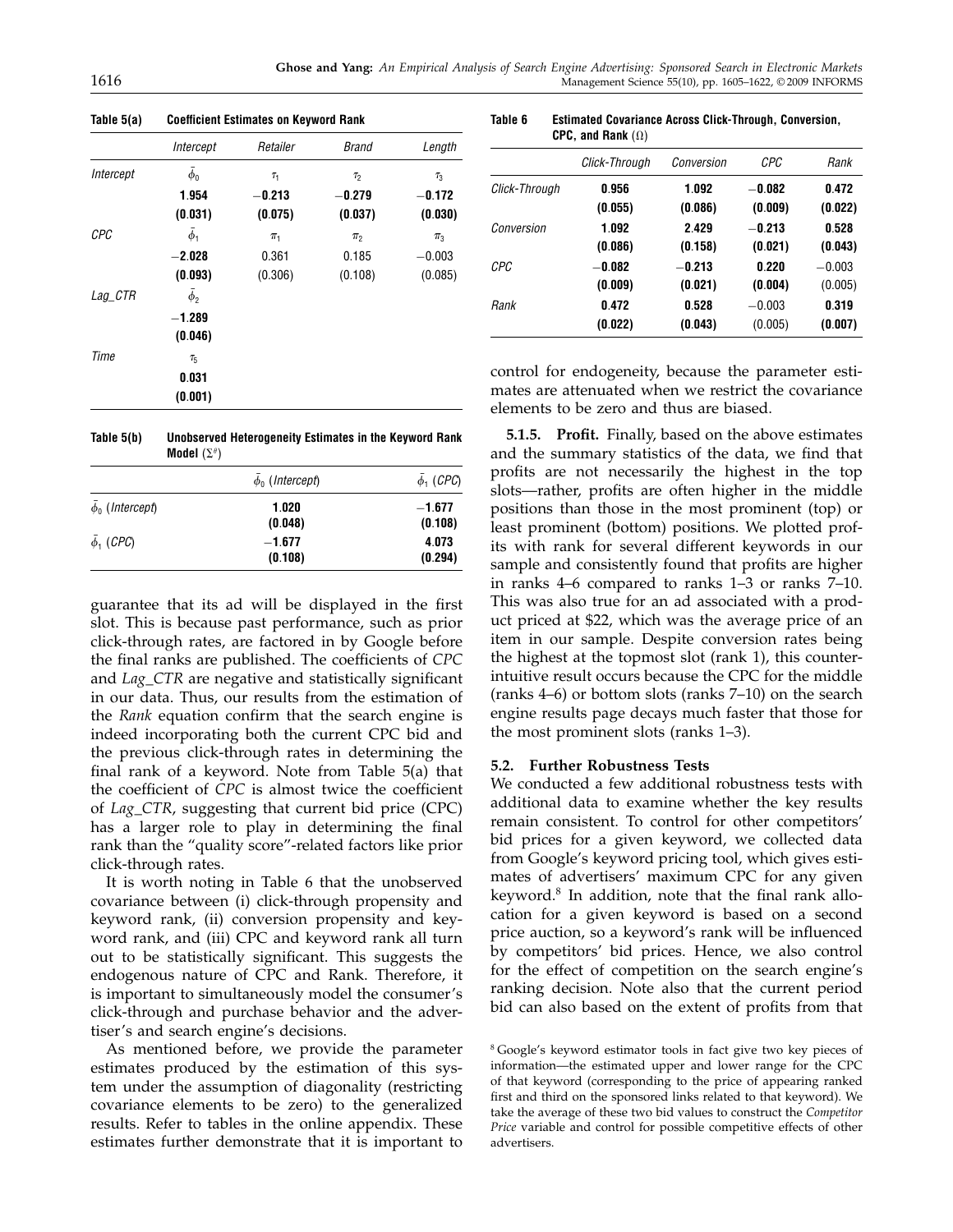keyword—a heuristic used by some firms in sponsored search advertising (Gerstmeier et al. 2009).<sup>9</sup> We find that the qualitative nature of our main results remains unchanged with the inclusion of these variables (see the online appendix). $10$  Note that one needs to be cautious about these tests because competitor prices and lagged profits may be endogenous. For example, keyword profitability may be correlated across competitors, leading to correlation between this variable and the error term. Similarly, lagged profits may be correlated with the current profitability conditions. Hence, to account for the endogeneity of competitor price and lagged profits, we also estimate the entire system of equations by using two period lags of competitor price and profits as instruments. The qualitative nature of our key results remains the same.

As a robustness test, we also ran our empirical analyses using a quadratic term for "Rank" in addition to the linear term in both the conversion rate and clickthrough rate equation. This helped us examine the rate of change of clicks and conversions with position and controls for the fact that the relationship may not be linear. We found that the qualitative nature of our main results remained unchanged when we included a nonlinear term for Rank in both click-through and conversion rate equations. Furthermore, the inclusion of a quadratic term for Rank highlights that the negative relationship between Conversion Rates and Rank increases at a decreasing rate (see the online appendix). To our knowledge, this finding is relatively new in the literature on online advertising. $11$ 

## 6. Managerial Implications and Conclusion

The phenomenon of sponsored search advertising is gaining ground as the largest source of revenue for search engines. In this research, we focus on building a model that analyzes the relationship between different keyword-level covariates and different metrics of sponsored search advertisement performance taking consumer, advertiser, and search engine behavior into account. Our analyses reveal that there is a considerable amount of heterogeneity in terms of the effect of different kinds of keywords on the decision metrics

<sup>9</sup> To normalize the distribution of this variable, we took the log(Profit).

 $10$  Our results are robust to the use of gross profits, in which we consider only the advertisement revenues and advertisement-related costs as well net profits in which we consider the variable costs of the products based on data from the advertiser.

 $11$  As a further robustness test, we ran panel data models with keyword-level fixed effects to examine the relationship between rank and click-through rates as well as conversion rates. The qualitative nature of our main results remains unchanged; moreover, this holds both with and without the quadratic term.

of the various players—consumers, advertisers, and search engines.

Arguably, the mix of retailer-specific and brandspecific keywords in an online advertiser's portfolio has some analogies to other kinds of marketing mix decisions faced by firms in many markets. For instance, typically it is the retailer who engages in "retail store" advertising that has a relatively "monopolistic" market. In contrast, typically it is the manufacturer who engages in advertising national brands. From the retailer's perspective, these brandspecific advertisements are likely to be relatively more "competitive," because national brands are likely to be stocked by its competitors, too. Retailer name searches are navigational searches and are analogous to a user finding the retailer's or address in the White Pages. These searches are driven by brand awareness generated by catalog mailings, TV ads, etc., and are likely to have come from more "loyal" consumers. Even though the referral to the retailer's website came through a search engine, the search engine had very little to do with generating the demand in the first place. In contrast, searches on product or manufacturer-specific names are analogous to consumers going to the Yellow Pages—they know they need a branded product, but don't yet know where to buy it (Rimm-Kaufman 2007). These are likely to be "competitive" searches. If the advertiser wins the click and the order, that implies that it has taken market share away from a competitor. Thus, retailer-specific keywords are likely to be searched for and clicked by "loyal" consumers who are inclined to buying from that retailer, whereas brand-specific keywords are likely to be searched for and clicked by the shoppers who can easily switch to the competition. This would suggest that advertisers experience higher conversion rates on retailer-specific keywords and lower conversion rates on brand-specific keywords, a feature that we also observe in our data.

Our results provide descriptive insights into sponsoring such retail store keywords (retailer-specific keywords) with national-brand keywords (brandspecific keywords). Most firms that sponsor online keyword advertisements set a daily budget, select a set of keywords, determine a bid price for each keyword, and designate an ad associated with each selected keyword based on the kind of match type (broad, exact, or phrase). If the company's spending has exceeded its daily budget, however, its ads will not be displayed. With millions of available keywords and a highly uncertain click-through rate associated with each keyword, identifying the most profitable set of keywords given the daily budget constraint becomes challenging (Rusmevichientong and Williamson 2006). Analyzing click-through and conversion rates provide key insights into the cost per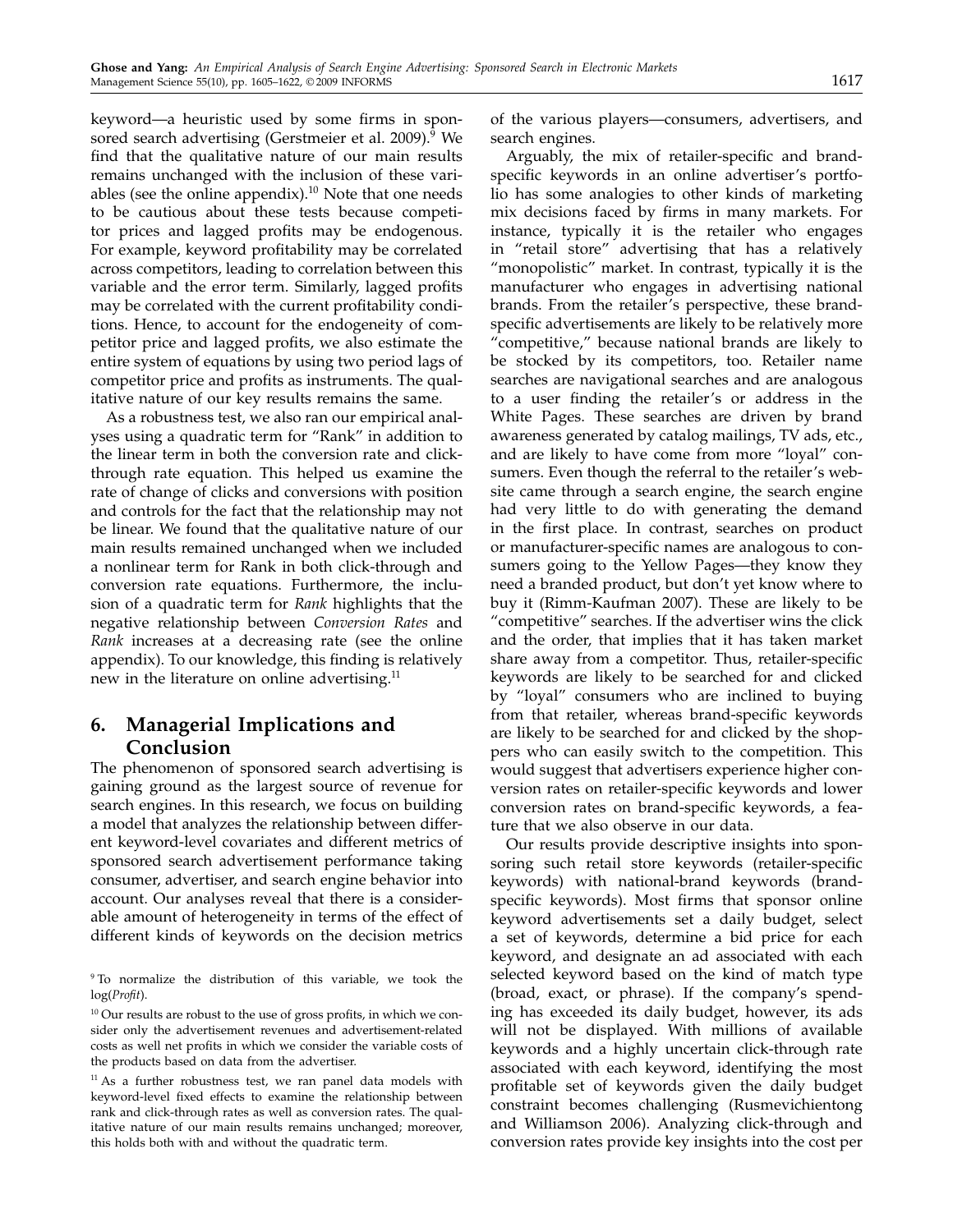conversion and the value per click of different keywords. Such empirical analyses could supplement the broader keyword selection techniques based on popularity and economic impact of occurrence of keywords in user-generated content sites such as reputation systems, product review forums, and blogs (Archak et al. 2008, Dhar and Ghose 2009).

We quantify the impact of landing page quality on product conversions and CPC of search advertising. A high landing page quality can also boost the organic or nonsponsored rankings of that retailer for a keyword. This is because organic rankings of advertisers' websites are based on a complex and proprietary algorithm devised by the search engine that involves the quality of the landing page and the website's "relative importance" with respect to other links. This can be important because of empirical evidence that more users will click on an advertiser's link if it is listed in both paid and organic listings, due to "second opinion" or "reinforcement effect" resulting in more conversions and higher revenues as well (Yang and Ghose 2008). An example of content that can increase the landing page quality score and thus lead to improvements in the ranking of an advertiser on paid and organic listings is the presence of usergenerated content. Besides helping boost the ranking of organic listings, the presence of this content can also increase the landing page quality scores for paid search.

Our results have some similarities with the findings in the context of traditional media advertising in offline markets. Koschat and Putsis (2002) attempt to estimate the effect of unbundling in magazine advertising. They find that, in terms of the pricing of magazine advertising space, targeting specific reader segments is generally preferable to offering advertisers all the readers. This is consistent with our finding that advertisers incur a higher CPC for brand-specific keywords (that are relatively more targeted) than for generic keywords that do not highlight the manufacturer or product brand. Wilbur (2008) empirically examines the determinants of television advertising pricing to estimate viewer demand for programs and advertiser demand for audiences. His results suggest that advertiser preferences influence network choices more strongly than viewer preferences. This has an interesting parallel to our finding that search engines place a higher weight on advertisers' bid prices relative to consumer click-through rates in deciding their choice of rank for a given ad in a given auction. Using circulation data for U.S. daily newspapers, Chandra (2009) shows that newspapers facing more competition have lower circulation prices but higher advertising prices than similar newspapers facing little or no competition. This, however, differs from our finding that advertisers tend to incur a lower CPC on longer

keywords (narrower searches), although this relationship is not statistically significant in our data. This suggests that the bidding behavior of this advertiser in sponsored search auctions is not optimal and is consistent with the findings of Gerstmeier et al. (2009), who show that a bidding heuristic based on "rank" only is not optimal. However, this is a topic that merits more detailed analysis, which is beyond the scope of this paper.

Another interesting observation that has similarities with the behavior of offline ads is the relationship between rank and profitability in search auctions. In the context of selling medical services, Tellis et al. (2001) find that effective TV ads that generate referrals may not necessarily be profitable, too. This is consistent with our data, which suggests that ads that have higher click-through rates may have lower profits (because of a higher CPC and lower revenues) than other ads. In fact, we see in our data that profit can be nonmonotonic with rank such that ads placed in the more prominent positions do not always maximize profit: profits are often higher in the middle positions than those in the top or bottom positions. This is similar to the findings of Agarwal et al. (2008), who also find that profits first increase and then decrease with ad position. However, the factors that drive this counterintuitive result are somewhat different in our paper than in theirs. In their paper, it is the combination of an increase in conversion rates and cost decay that result in lower profits at the more prominent positions. In our paper, the aggressive bidding behavior increases the total advertisement costs (given the high click-through rates) and results in lower profits despite the high conversion rates at the more prominent positions. Put simply, whereas revenues and costs both decrease for the less prominent slots than for the more prominent slots in our sample, CPC decays at a much faster rate, leading to lower profits from the topmost slots than from the middle or bottom slots.

Another aspect of sponsored search advertising that also seems important to keep in mind is that even if clicks on certain keywords do not lead to conversions in the same session, the mere act of repetitive exposure of a consumer to a stimulus can increase the user's familiarity with the brand name and lead to a brand preference (Tellis 2004). This in turn enhances the effectiveness of future advertising. Moreover, even in sponsored search, there is evidence that some keywords are often meant to perform the role of assisting in conversions through more specific keywords a kind of spillover effect that has been documented in other studies (Rutz and Bucklin 2008, Ghose and Yang 2008). In other words, sponsored advertising can contribute to additional consumer purchases beyond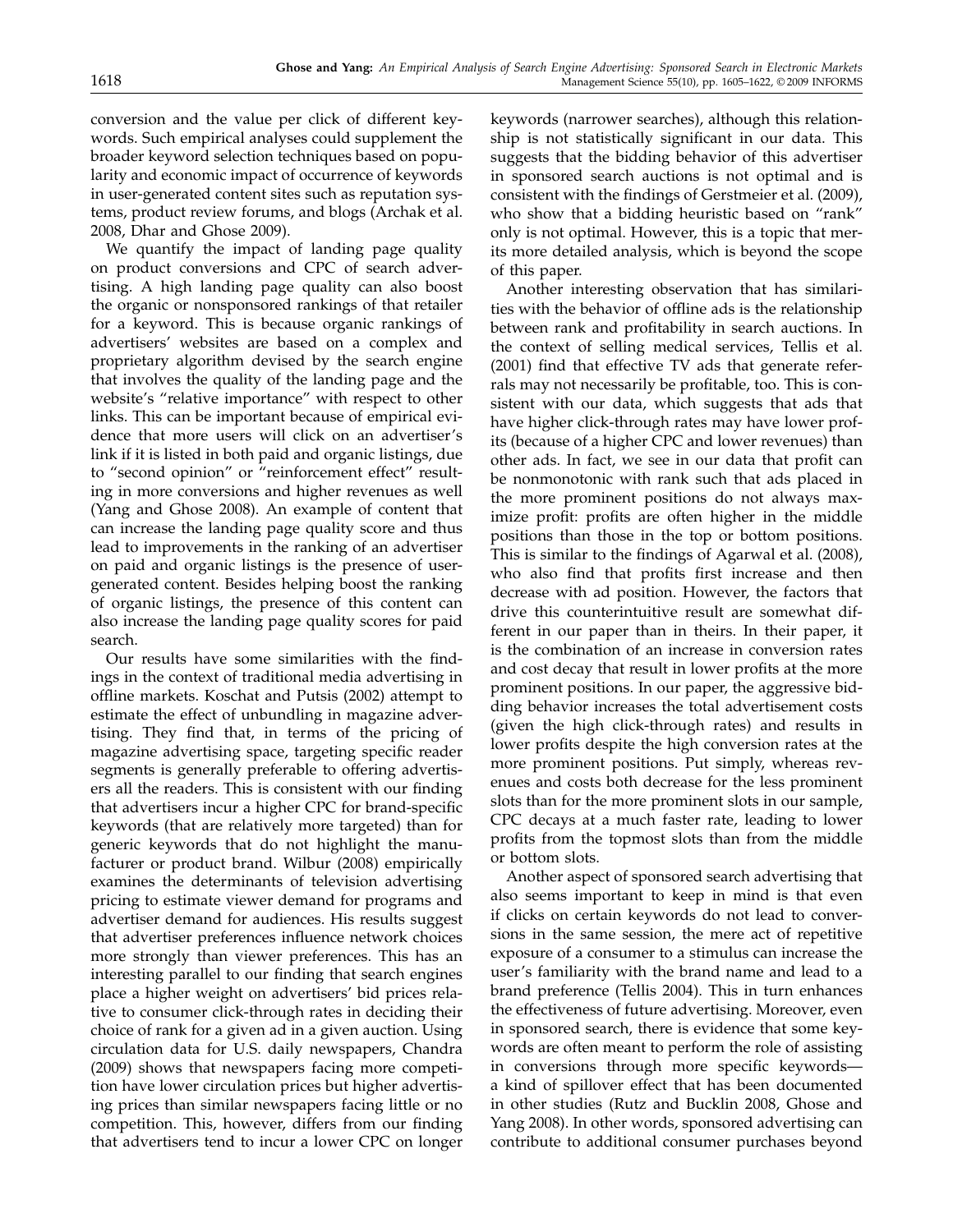the original intent and thus generate a longer-term business value for the advertiser.

Our estimates from the conversion rate equation show that an advertiser's relative value per click for each slot is not uniform. Instead, this decreases as one goes down the search engine results page, meaning that clicks from more prominent positions are more valuable than clicks from the lower slots. Prior work (e.g., Edelman et al. 2007, Varian 2007) showed that in a model where all clicks on an ad gain the advertiser the same value, generalized second price keyword auction maximizes the social welfare in equilibrium. Given that the probability that a click will convert to an actual action (e.g., a sale) for the advertiser depends on the position (rank) of the ad on the search engine results page, it is worth examining whether the equilibrium results of prior work necessarily hold. Our empirical results can thus pave the way for future theoretical models in this domain that could relax assumptions to design newer mechanisms with more robust equilibrium properties. A conclusion that can be made from our study is that in CPC models of online search advertising the value generated by clicks may vary for a number of reasons and that this should be taken into account in the design of the advertising mechanism.

Our paper has several limitations. These limitations arise primarily from the lack of data. For example, we do not have precise data on competition, because our data are limited to one firm. That is, we do not know the keyword ranks or other performance metrics of keyword advertisements of the competitors of the firm whose data we have used in this paper. Further, we do not have any knowledge of other information that was mentioned in the textual description in the space following a paid advertisement during consumers' search queries. Future work could integrate that information with our modeling approach to have more precise estimates. In addition, future work could examine product-specific characteristics to see how different kinds of products affect the click-through and conversion rates in different ways. This will help firms analyze which brands or products have higher conversions and lower costs per conversion. Future work could also examine firm-specific characteristics to see how differences in the size of the advertiser (small, medium, or large enterprises), type of advertiser (brick and mortar firms versus pure online firm), and size of search engine (Google, Yahoo, and Microsoft) affect consumer behavior and advertiser bidding strategies. Another area for future work is to study whether keyword advertising acts like a coupon by always inducing an immediate purchase or more like a regular ad that can induce a delayed purchase, as is often seen in traditional media. This sort of analysis requires access to highly granular

consumer-level data that captures whether exposure to a sponsored ad in one session resulted in a conversion in the same session or in a subsequent session. We hope that this study will generate further interest in exploring this important and emerging interdisciplinary area.

### 7. Electronic Companion

An electronic companion to this paper is available as part of the online version that can be found at http:// mansci.journal.informs.org/.

#### Acknowledgments

The authors thank the anonymous company that provided data for this study. The authors are listed in alphabetical order and contributed equally. They are grateful to the department editor, associate editor, and three anonymous referees for extremely helpful comments. The authors also thank Susan Athey, Michael Baye, Gérard Cachon, Avi Goldfarb, Greg Lewis, Bill Greene, and participants at Carnegie Mellon University, McGill University, New York University, Purdue University, University of Calgary, University of Connecticut, University of California at Irvine, University of Pennsylvania, University of Washington, Microsoft Research, UT Dallas Marketing Conference, the 2008 IIO Conference, the 2008 NET Institute Conference, the 2008 Marketing Science Institute Conference, the WSDM 2008 Conference, the WISE 2007 Conference, and INFORMS-CIST 2007 for helpful comments. The first author acknowledges the generous financial support from NSF CAREER Award IIS-0643847. Funding for this project was also provided by the NET Institute, the Marketing Science Institute, and an NYU-Poly Seed Fund grant. The usual disclaimer applies.

#### Appendix. The MCMC Algorithm

We ran the MCMC chain for 40,000 iterations and used the last 20,000 iterations to compute the mean and standard deviation of the posterior distribution of the model parameters, in the application presented in the paper. We report below the MCMC algorithm for the simultaneous model of click-through rate, conversion rate, bid price, and keyword rank.

Step 1. Draw  $c_{ij}^p$  and  $c_{ij}^q$ :

As specified, the likelihood function of the number of clicks ( $n_{ii}$ ) and number of purchases ( $m_{ii}$ ) is

$$
l(c_{ij}^p, c_{ij}^q \mid n_{ij}, m_{ij}) \propto \{p_{ij} q_{ij}\}^{m_{ij}} \{p_{ij}(1-q_{ij})\}^{n_{ij}-m_{ij}} \{1-p_{ij}\}^{N_{ij}-n_{ij}},
$$

where

$$
p_{ij} = \frac{\exp(c_{ij}^p)}{1 + \exp(c_{ij}^p)}, \quad \frac{q_{ij} = \exp(c_{ij}^q)}{1 + \exp(c_{ij}^q)};
$$

$$
c_{ij}^p = \overline{m}_{ij}^p + \varepsilon_{ij};
$$

$$
\bar{m}_{ij}^p = \beta_{i0} + \beta_{i1}Rank_{ij} + \alpha_1Retailer_i + \alpha_2Brand_i + \alpha_3Length_i
$$
  
+  $\alpha_4Time_{ij}$ ;

$$
c_{ij}^q = \bar{m}_{ij}^q + \eta_{ij};
$$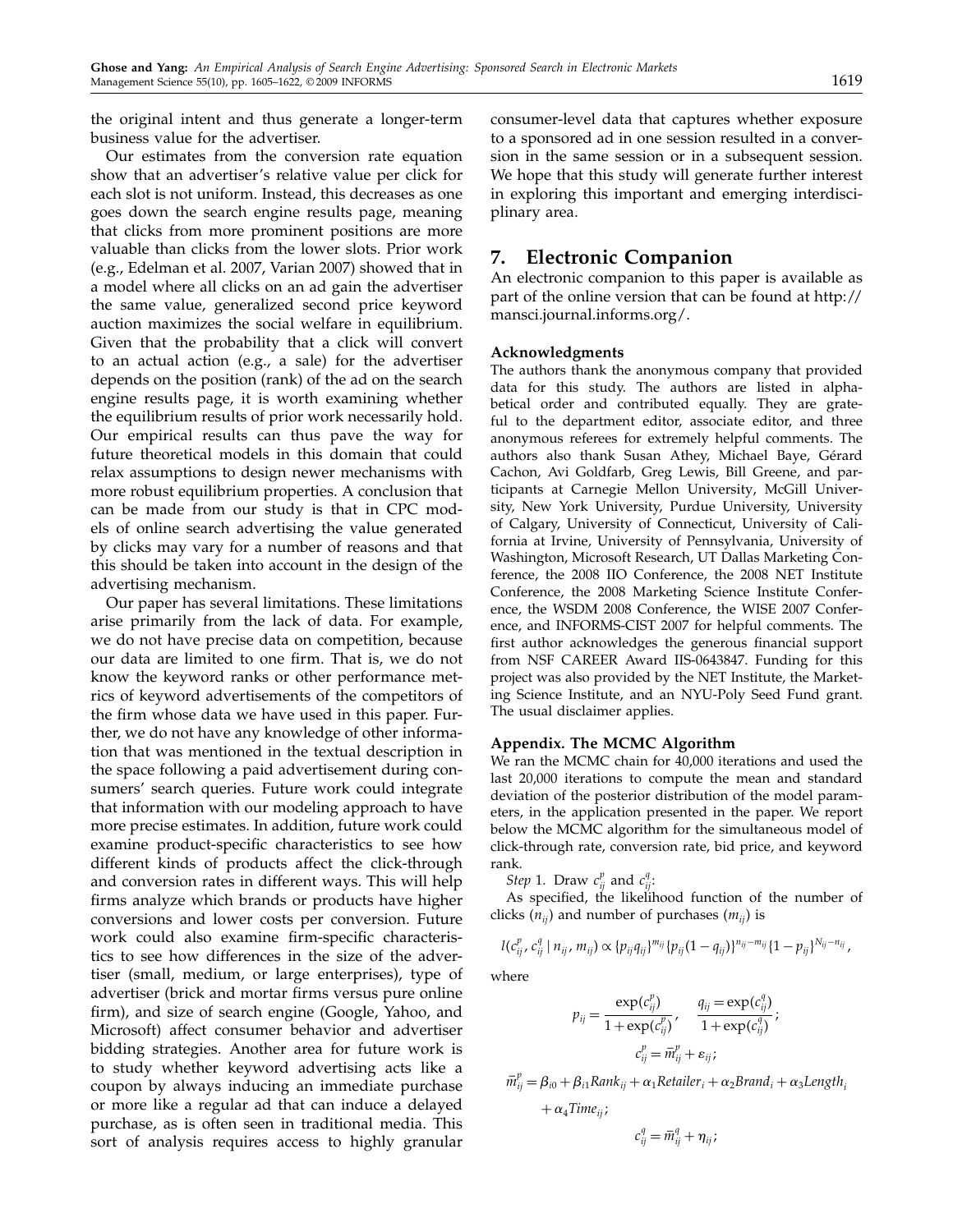$\bar{m}_{ij}^q = \theta_{i0} + \theta_{i1} Rank_{ij} + \delta_1 Retailer_i + \delta_2 Brand_i + \delta_3Length_i$ +  $\delta_4$ *LandingPageQuality<sub>i</sub>* +  $\delta_5$ *Time<sub>ij</sub>*.

We further define the following notations:

$$
D = \Omega_{11}^* - \Omega_{12}^* \Omega_{22}^{*-1} \Omega_{21}^*;
$$

$$
\begin{aligned} \Omega_{11}^* = \begin{bmatrix} \Omega_{11} & \Omega_{12} \\ \Omega_{21} & \Omega_{22} \end{bmatrix} & \Omega_{22}^* = \begin{bmatrix} \Omega_{33} & \Omega_{34} \\ \Omega_{43} & \Omega_{44} \end{bmatrix} & \\ & \Omega_{12}^* = \Omega_{21}^{'*} = \begin{bmatrix} \Omega_{13} & \Omega_{14} \\ \Omega_{23} & \Omega_{24} \end{bmatrix} & ; \end{aligned}
$$

 $u_{ij1} = \ln(CPC_{ij}) - (\omega_{i0} + \omega_{i1}Rank_{i,j-1} + \lambda_1Retailer_i + \lambda_2Brand_i)$  $+\lambda_3$ Length<sub>i</sub> +  $\lambda_4$ LandingPageQuality<sub>i</sub> +  $\lambda_5$ Time<sub>ij</sub>);

$$
u_{ij2} = \ln(Rank_{ij}) - (\phi_{i0} + \phi_{i1}CPC_{ij} + \phi_2CTR_{i,j-1} + \tau_1 Retailer_i
$$

$$
+ \tau_2 Brand_i + \tau_3Length_i + \tau_4Time_{ij});
$$

$$
E_{ij} = \Omega_{12}^* \Omega_{22}^{*-1} u_{ij}.
$$

We use Metropolis-Hastings algorithm with a random walk chain to generate draws of  $c_{ij} = (c_{ij}^p, c_{ij}^q)$  (see Chib and Greenberg 1995, p. 330, method 1). Let  $c_{ij}^{(p)}$  denote the previous draw; then the next draw  $c_{ij}^{(n)}$  is given by

$$
c_{ij}^{(n)}=c_{ij}^{(p)}+\Delta,
$$

with the accepting probability  $\alpha$  given by

$$
\min\left\{\frac{\exp[-\frac{1}{2}(c_{ij}^{(n)}-\bar{m}_{ij}-E_{ij})'D^{-1}(c_{ij}^{(n)}-\bar{m}_{ij}-E_{ij})]I(c_{ij}^{(n)})}{\exp[-\frac{1}{2}(c_{ij}^{(p)}-\bar{m}_{ij}-E_{ij})'D^{-1}(c_{ij}^{(p)}-\bar{m}_{ij}-E_{ij})]I(c_{ij}^{(p)})},1\right\}.
$$

 $\Delta$  is a draw from the density Normal(0, 0.015I), where I is the identity matrix.

Step 2. Draw  $b_i = [\beta'_i, \theta'_i, \omega'_i, \phi'_i]'$ :

$$
y_{ij1} = c_{ij}^p - (\alpha_1 Retailer_i + \alpha_2 Brand_i + \alpha_3Length_i + \alpha_4Time_{ij});
$$
  
\n
$$
y_{ij2} = c_{ij}^q - (\delta_1 Retailer_i + \delta_2Brand_i + \delta_3Length_i + \delta_4LandingPageQuality_i + \delta_5Time_{ij});
$$

$$
y_{ij3} = \ln(CPC_{ij}) - (\lambda_1 Retailer_i + \lambda_2 Brand_i + \lambda_3Length_i
$$

 $+\lambda_4$ LandingPageQuality<sub>i</sub> +  $\lambda_5$ Time<sub>ij</sub>);

$$
y_{ij4} = \ln(Rank_{ij}) - (\bar{\phi}_2CTR_{i,j-1} + \tau_1 Retailer_i + \tau_2 Brand_i
$$

$$
+ \tau_3Length_i + \tau_4Time_{ij});
$$

$$
x_{ij} = \begin{bmatrix} x'_{ij1} & 0 & 0 & 0 \ 0 & x'_{ij2} & 0 & 0 \ 0 & 0 & x'_{ij3} & 0 \ 0 & 0 & 0 & x'_{ij4} \end{bmatrix}, \quad \Sigma = \begin{bmatrix} \Sigma^{\beta} & 0 & 0 & 0 \ 0 & \Sigma^{\varphi} & 0 & 0 \ 0 & 0 & \Sigma^{\varphi} & 0 \ 0 & 0 & 0 & \Sigma^{\varphi} \end{bmatrix};
$$
  
\n
$$
x_{ij1} = x_{ij2} = [1, Rank_{ij}], \quad x_{ij3} = [1, Rank_{i,j-1}, Profit_{i,j-1}]',
$$
  
\n
$$
x_{ij4} = [1, CPC_{ij}]';
$$

$$
\bar{b}_{i1} = \bar{\beta}_0, \quad \bar{b}_{i2} = \bar{\beta}_1 + \gamma_1 Retailer_i + \gamma_2 Brand_i + \gamma_3Length_i;
$$

$$
\bar{b}_{i3} = \bar{\theta}_0, \quad \bar{b}_{i4} = \bar{\theta}_1 + \kappa_1 Retailer_i + \kappa_2 Brand_i + \kappa_3Length_i
$$

$$
+ \kappa_4 LandingPageQuality_i;
$$

$$
\bar{b}_{i5} = \bar{\omega}_0, \quad \bar{b}_{i6} = \bar{\omega}_1 + \rho_{11Retailer_i + \rho_{12}Brand_i + \rho_{13Length_i}
$$

$$
+ \rho_{14LandingPageQuality_i;
$$

$$
\bar{b}_{i7} = \bar{\omega}_2 + \rho_{21Retailer_i + \rho_{22Brand_i} + \rho_{23Length_i}
$$

$$
+ \rho_{24 LandingPageQuality_i, \quad \bar{b}_{i8} = \bar{\phi}_0;
$$

$$
\bar{b}_{i9} = \bar{\phi}_1 + \pi_1 Retailer_i + \pi_2 Brand_i + \pi_3Length_i.
$$

Then  $b_i \sim \text{MVN}(A_i, B_i)$ :

$$
B_i = [x_i' \Omega^{-1} x_i + \Sigma^{-1}]^{-1}, \quad A_i = B_i [x_i' \Omega^{-1} y_i + \Sigma^{-1} \bar{b}_i].
$$

Step 3. Draw  $a = [\alpha', \delta', \lambda', \phi_2, \tau']$ :

$$
y_{ij1} = c_{ij}^{p} - (\beta_{i0} + \beta_{i1}Rank_{ij});
$$
  
\n
$$
y_{ij2} = c_{ij}^{q} - (\theta_{i0} + \theta_{i1}Rank_{ij});
$$
  
\n
$$
y_{ij3} = \ln(CPC_{ij}) - (\omega_{i0} + \omega_{i1}Rank_{i,j-1});
$$
  
\n
$$
y_{ij4} = \ln(Rank_{ij}) - (\phi_{i0} + \phi_{i1}CPC_{ij});
$$
  
\n
$$
x_{ij} = \begin{bmatrix} x'_{ij1} & 0 & 0 & 0 \\ 0 & x'_{ij2} & 0 & 0 \\ 0 & 0 & x'_{ij3} & 0 \\ 0 & 0 & 0 & x'_{ij4} \end{bmatrix};
$$

$$
x_{ij1} = [Retailer_i, Brand_i, Length_i, Time_{ij}];
$$

$$
x_{ij2} = [Retailer_i, Brand_i, Length_i, LandingPageQuality_i, Time_{ij}];
$$
  
\n
$$
x_{ij3} = [Retailer_i, Brand_i, Length_i, LandingPageQuality_i, Time_{ij}];
$$
  
\n
$$
x_{ij4} = [CTR_{i,j-1}, Retailer_i, Brand_i, Length_i, Time_{ij}];
$$
  
\n
$$
\bar{a} = 0_{21x1}, \Sigma_0 = 100I.
$$

Then  $a \sim \text{MVN}(A, B)$ :

$$
B = [X'\Omega^{-1}X + \Sigma^{-1}]^{-1}, \quad A = B[X'\Omega^{-1}Y + \Sigma_0^{-1}\bar{a}_0].
$$

Step 4. Draw  $\Omega$ :

$$
y_{ij1} = c_{ij}^p - (\beta_{i0} + \beta_{i1}Rank_{ij} + \alpha_1Retailer_i + \alpha_2Brand_i
$$
  
+ 
$$
\alpha_3Length_i + \alpha_4Time_{ij});
$$

$$
y_{ij2} = c_{ij}^p - (\theta_{i0} + \theta_{i1} Rank_{ij} + \delta_1 Retailer_i + \delta_2 Brand_i
$$

+ 
$$
\delta_3
$$
Length<sub>i</sub> +  $\delta_4$ LandingPageQuality<sub>i</sub> +  $\delta_5$ Time<sub>ij</sub>);  
\n
$$
y_{ij3} = \ln(CPC_{ij}) - (\omega_{i0} + \omega_{i1}Rank_{i,j-1} + \lambda_1Retailer_i + \lambda_2Brand_i + \lambda_3Length_i + \lambda_4 LandingPageQuality_i + \lambda_5Time_{ij});
$$

$$
y_{ij4} = \ln(Rank_{ij}) - (\phi_{i0} + \phi_{i1}CPC_{ij} + \bar{\phi}_2CTR_{i,j-1} + \tau_1 Retailer_i
$$
  
+ 
$$
\tau_2Brand_i + \tau_3Length_i + \tau_4Time_{ij});
$$

$$
\Omega \sim \text{IW}\bigg(\sum_i \sum_j y'_{ij}y_{ij} + Q_0, N + q_0\bigg);
$$

 $Q_0 = 10I$  and  $q_0 = 10$ ;  $N =$  no. of observations.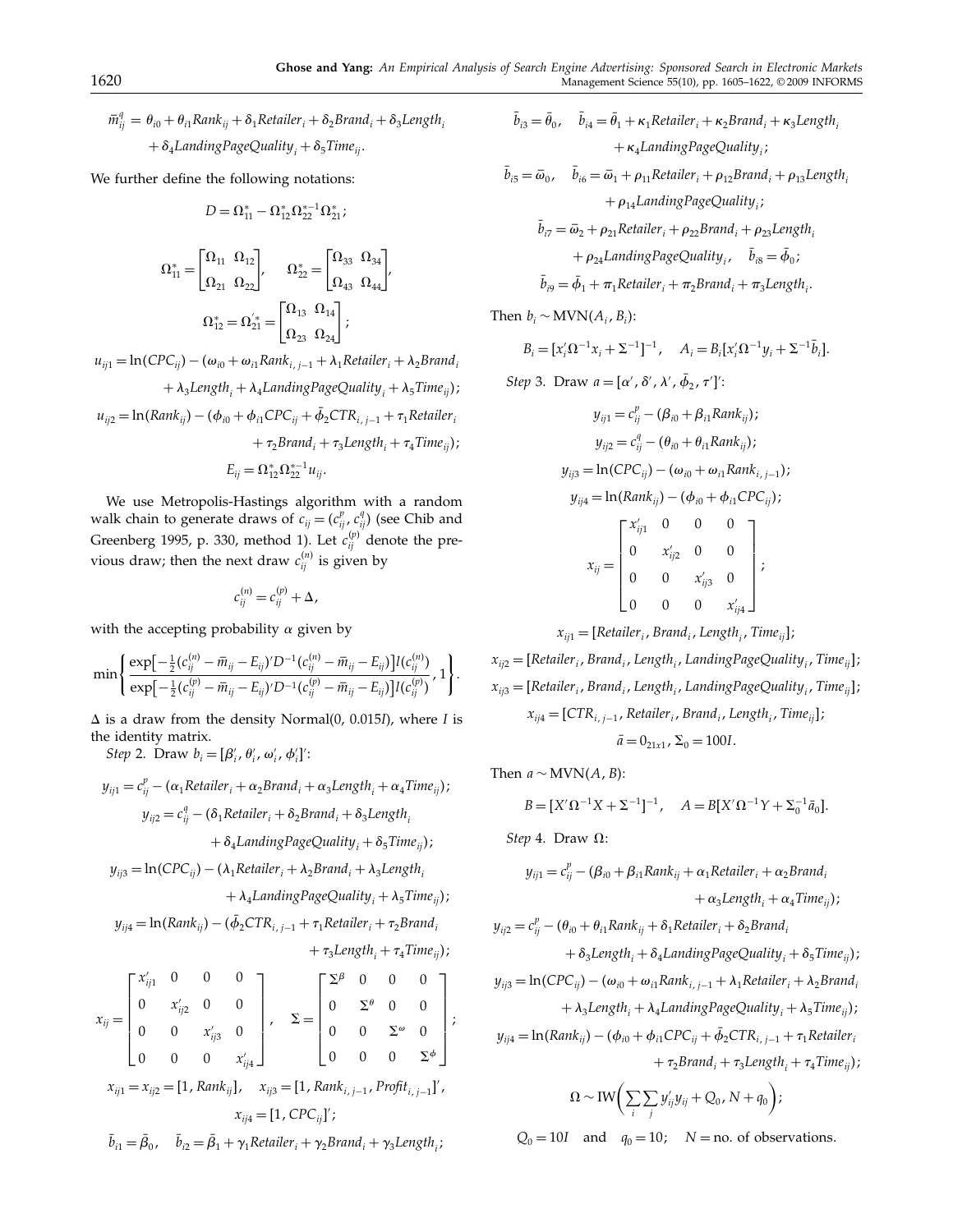Step 5. Draw  $\Sigma^{\beta}$ ,  $\Sigma^{\theta}$ , and  $\Sigma^{\omega}$ :

$$
\Sigma^{\beta} \sim \text{IW}\bigg(\sum_{i} \left(\beta_{i} - \bar{\beta}\right)'(\beta_{i} - \bar{\beta}) + Q_{0}, N + q_{0}\bigg);
$$

 $Q_0 = 10I$  and  $q_0 = 10$ ;  $n =$  no. of keywords;

$$
\Sigma^{\theta} \sim \text{IW}\bigg(\sum_{i} (\theta_i - \theta)'(\theta_i - \theta) + Q_0, N + q_0\bigg);
$$

 $Q_0 = 10I$  and  $q_0 = 10$ ;  $n =$  no. of keywords;

$$
\Sigma^{\omega} \sim \text{IW}\bigg(\sum_i \left(\omega_i - \bar{\omega}\right)'(\omega_i - \bar{\omega}) + Q_0, N + q_0\bigg);
$$

 $Q_0 = 10I$  and  $q_0 = 10$ ;  $n =$  no. of keywords,

where IW stands for the inverted Wishart distribution. Step 6. Draw  $f_1 = [\beta_0, \beta_1, \gamma_1, \gamma_2, \gamma_3]'$ :

$$
x_i = \begin{bmatrix} 1 & 0 & 0 & 0 & 0 \\ 0 & 1 & Retailer_i & Brand_i & Length_i \end{bmatrix};
$$

$$
a = 0_{5x1}, \Sigma_0 = 100I.
$$

Then  $f_1 \sim \text{MVN}(A, B)$ :

$$
B = [X' \Sigma^{\beta^{-1}} X + \Sigma_0^{-1}]^{-1}, \quad A = B[X' \Sigma^{\beta^{-1}} \beta + \Sigma_0^{-1} \bar{a}_0].
$$

Step 7. Draw  $f_2 = [\theta_0, \theta_1, \kappa_1, \kappa_2, \kappa_3, \kappa_4]'$  similar to Step 6. Step 8. Draw  $f_3 = [\bar{\omega}_0, \bar{\omega}_1, \rho_{11}, \rho_{12}, \rho_{13}, \rho_{14}, \bar{\omega}_2, \rho_{21}, \rho_{22},$  $\rho_{23}$ ,  $\rho_{24}$ ]' similar to Step 6.

*Step* 9. Draw  $f_4 = [\phi_0, \phi_1, \pi_1, \pi_2, \pi_3]'$  similar to Step 6.

#### References

- Agarwal, A., K. Hosanagar, M. Smith. 2008. Location, location and location: An analysis of profitability of position in online advertising markets. Working paper, Carnegie Mellon University, Pittsburgh.
- Aggarwal, G., J. Feldman, S. Muthukrishnan. 2006. Bidding to the top: VCG and equilibria of position-based auctions. Approximation and Online Algorithms. Lecture Notes in Computer Science. Springer, Berlin, 15–28.
- Animesh, A., V. Ramachandran, S. Viswanathan. 2009. Quality uncertainty and the performance of online sponsored search markets: An empirical investigation. Inform. Systems Res., ePub ahead of print June 12, http://isr.journal.informs.org/ cgi/content/abstract/isre.1080.0222v1.
- Ansari, A., C. Mela. 2003. E-customization. J. Marketing Res. 40(2) 131–145.
- Archak, N., A. Ghose, P. Ipeirotis. 2008. Deriving the pricing power of product features by mining consumer reviews. Working paper, New York University, New York.
- Athey, S., G. Ellison. 2008. Position auctions with consumer search. Working paper, Harvard University, Cambridge, MA.
- Baye, M., J. Morgan. 2001. Information gatekeepers on the Internet and the competitiveness of homogeneous product markets. Amer. Econom. Rev. 91(2001) 454–474.
- Baye, M., R. Gatti, P. Kattuman, J. Morgan. 2009. Clicks, discontinuities, and firm demand online. J. Econom. Management Strategy. Forthcoming.
- Börgers, T., I. Cox, M. Pesendorfer, V. Petricek. 2007. Equilibrium bids in sponsored search auctions: Theory and evidence. Mimeo, University of Michigan, Ann Arbor.
- Bradlow, E., D. Schmittlein. 2000. The little engines that could: Modeling the performance of World Wide Web search engines. Marketing Sci. 19(1) 43–62.

Broder, A. 2002. Taxonomy of Web search. SIGIR Forum 36 3-10.

Brooks, N. 2004. The atlas rank report II: How search engine rank impacts conversions. Atlas Institute, New York.

- Brynjolfsson, E., A. Dick, M. Smith. 2004. Search and product differentiation at an Internet shopbot. Working paper, Massachusetts Institute of Technology, Cambridge.
- Chandra, A. 2009. Targeted advertising: The role of subscriber characteristics in media markets. J. Indust. Econom. 57(1) 58–84.
- Chatterjee, P., D. Hoffman, T. Novak. 2003. Modeling the clickstream: Implications for Web-based advertising efforts. Marketing Sci. 22(4) 520–541.
- Chen, Y., C. He. 2006. Paid placement: Advertising and search on the Internet. Working paper, University of Colorado at Boulder, Boulder.
- Chib, S., E. Greenberg. 1995. Understanding the Metropolis-Hastings algorithm. Amer. Statistician 49 327–335.
- Danaher, P., G. Mullarkey. 2003. Factors affecting online advertising recall: A study of students. J. Advertising Res. (September) 252–267.
- Dhar, V., A. Ghose. 2009. Sponsored search and market efficiency. Working paper, New York University, New York.
- Drèze, X., F. Hussherr. 2003. Internet advertising: Is anybody watching? J. Interactive Marketing 17(4) 8–23.
- Drèze, X., F. Zufryden. 2004. The measurement of online visibility and its impact on Internet traffic. J. Interactive Marketing 18(1) 20–37.
- Edelman, B., M. Ostrovsky, M. Schwarz. 2007. Internet advertising and the generalized 2nd-price auction: Selling billions of dollars worth of keywords. Amer. Econom. Rev. 97(1) 242–259.
- Feng, J., H. Bhargava, D. Pennock. 2007. Implementing sponsored search in Web search engines: Computational evaluation of alternative mechanisms. Informs J. Comput. 19(1) 137–148.
- Finkelstein, L., E. Gabrilovich, Y. Matias, E. Rivlin, Z. Solan, G. Wolfman, E. Ruppin. 2002. Placing search in context: The concept revisited. ACM Trans. Inform. Systems 20(1) 116–131.
- Gallagher, K., K. D. Foster, J. Parsons. 2001. The medium is not the message: Advertising effectiveness and content evaluation in print and the Web. J. Advertising Res. 41(4) 57–70.
- Gerstmeier, E., T. Stepanchuk, B. Skiera. 2009. An analysis of the profitability of different bidding heuristics in search engine marketing. Working paper, Goethe University, Frankfurt.
- Ghose, A., S. Yang. 2008. Modeling cross-category purchases in sponsored search advertising. Working paper, New York University, New York.
- Goldfarb, A., C. Tucker. 2007. Search engine advertising: Pricing ads to context. Working paper, University of Toronto, Toronto.
- Greene, W. 1999. Econometric Analysis, 4th ed. Prentice Hall, Upper Saddle River, NJ.
- Hausman, J. 1975. An instrumental variable approach to fullinformation estimators for linear and certain nonlinear econometric models. Econometrica 43 727–738.
- Ilfeld, J., R. Winer. 2002. Generating website traffic. J. Advertising Res. 42 49–61.
- Jansen, B., A. Spink. 2007. The effect on click-through of combining sponsored and non-sponsored search engine results in a single listing. Proc. 2007 Workshop on Sponsored Search Auctions, Banff, AB, Canada.
- Katona, Z., M. Sarvary. 2007. The race for sponsored links: A model of competition for search advertising. Working paper, INSEAD, France.
- Kilpatrick, D. 2003. Keyword advertising on a cost-per-click model. http://www.sitepronews.com.
- Koschat, M., W. Putsis. 2002. Audience characteristics and bundling: A hedonic analysis of magazine advertising rates. J. Marketing Res. 39(2) 262–273.
- Lahiri, K., P. Schmidt. 1978. On the estimation of triangular structural systems. Econometrica 46(5) 1217–1221.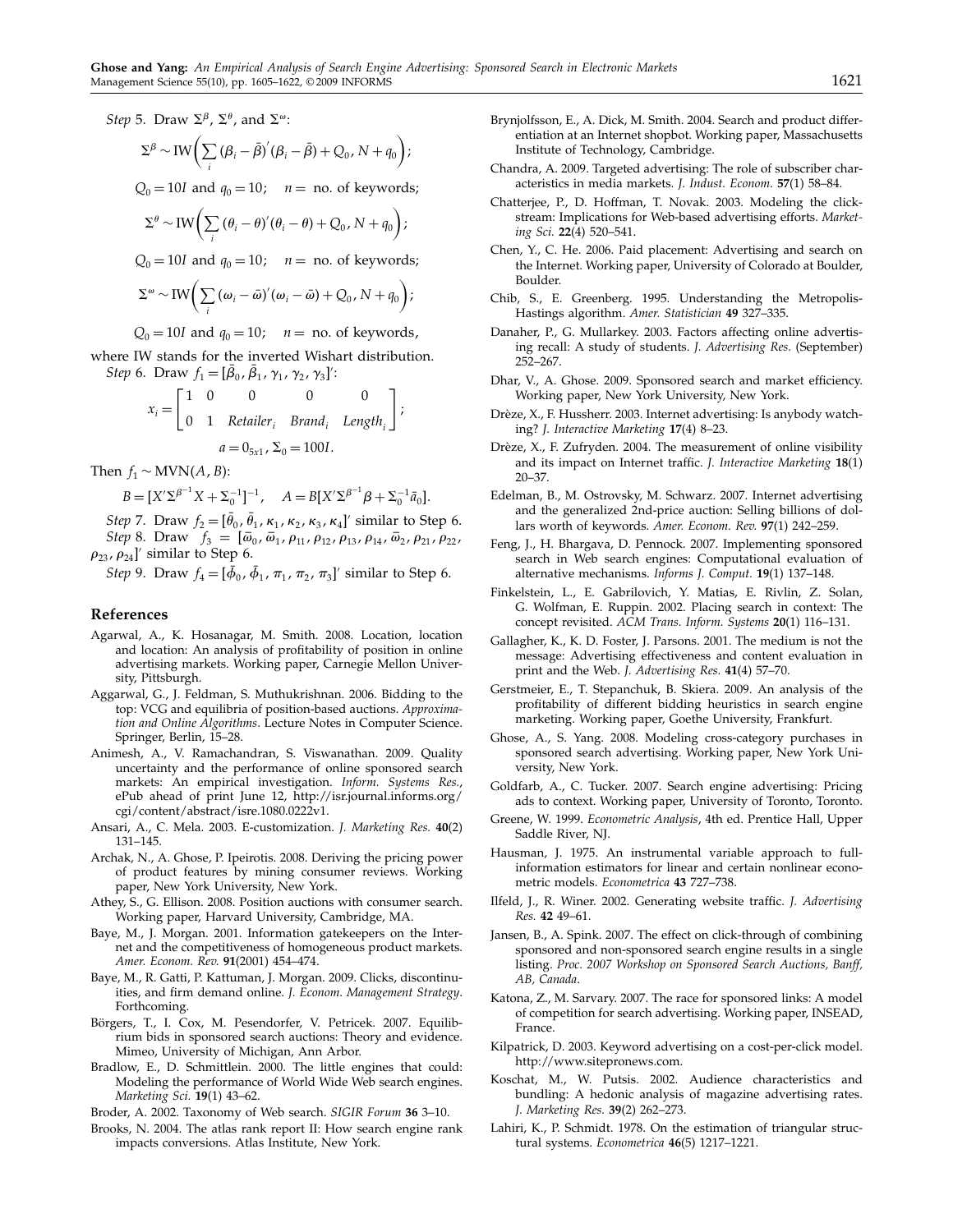- Liu, D., J. Chen, A. Whinston. 2009. Ex ante information and design of keyword auctions. Inform. Systems Res. Forthcoming.
- Maddala, G. S. 1983. Limited-Dependent and Qualitative Variables in Econometrics. Cambridge University Press, Cambridge, UK.
- Manchanda, P., J. Dubé, K. Goh, P. Chintagunta. 2006. The effect of banner advertising on Internet purchasing. J. Marketing Res. 43(1) 98–108.
- Mela, C., S. Gupta, K. Jedidi. 1998. Assessing long-term promotional influences on market structure. Internat. J. Res. Marketing 15 89–107.
- Moe, W., P. S. Fader. 2003. Dynamic conversion behavior at e-commerce sites. Management Sci. 50(3) 326–335.
- Oneupweb. 2005. How keyword length affects conversion rates. http://www.seoxy.com/conversion/How-Keyword-Length-Affects-Conversion-Rates.php.
- Rimm-Kaufman, A. 2007. PPC and your good name: Sales from brand searches aren't incremental. Search Engine Land (March 27), http://www.searchengineland.com.
- Rossi, P., G. Allenby. 2003. Bayesian statistics and marketing. Marketing Sci. 22(3) 304–328.
- Rusmevichientong, P., D. P. Williamson. 2006. An adaptive algorithm for selecting profitable keywords for search-based advertising services. Proc. 7th ACM Conf. Electronic Commerce, ACM, New York, 260–269.
- Rutz, O., R. E. Bucklin. 2007. A model of individual keyword performance in paid search advertising. Working paper, Yale University, New Haven, CT.
- Rutz, O., R. Bucklin. 2008. From generic to branded: A model of spillover dynamics in paid search advertising. Working paper, Yale School of Management, New Haven, CT.
- Ruud, P. A. 2000. An Introduction to Classical Econometric Theory. Oxford University Press, New York.
- Sherman, L., J. Deighton. 2001. Banner advertising: measuring effectiveness and optimizing placement. J. Interactive Marketing 15(2) 60–64.
- Telang, R., P. Boatwright, T. Mukhopadhyay. 2004. A mixture model for Internet search engine visits. J. Marketing Res. 41(May) 206–214.
- Tellis, G. 2004. Effective Advertising. Sage, Thousand Oaks, CA.
- Tellis, G., R. Chandy, P. Thaivanich. 2001. Which ad works, when, where, and how often? Modeling the effects of direct television advertising. J. Marketing Res. 37(1) 32–46.
- Varian, H. R. 2007. Position auctions. Internat. J. Indust. Organ. 25(6) 1163–1178.
- Wilbur, K. C. 2008. A two-sided, empirical model of television advertising and viewing markets. Marketing Sci. 27(3) 356–378.
- Xu, L., J. Chen, A. Whinston. 2009. To place better or price cheaper? Bidding and pricing under keyword advertising. Working paper, University of Texas at Austin, Austin.
- Yang, S., A. Ghose. 2008. Analyzing the relationship between organic and sponsored search advertising: Positive, negative or zero interdependence? Working paper, New York University, New York.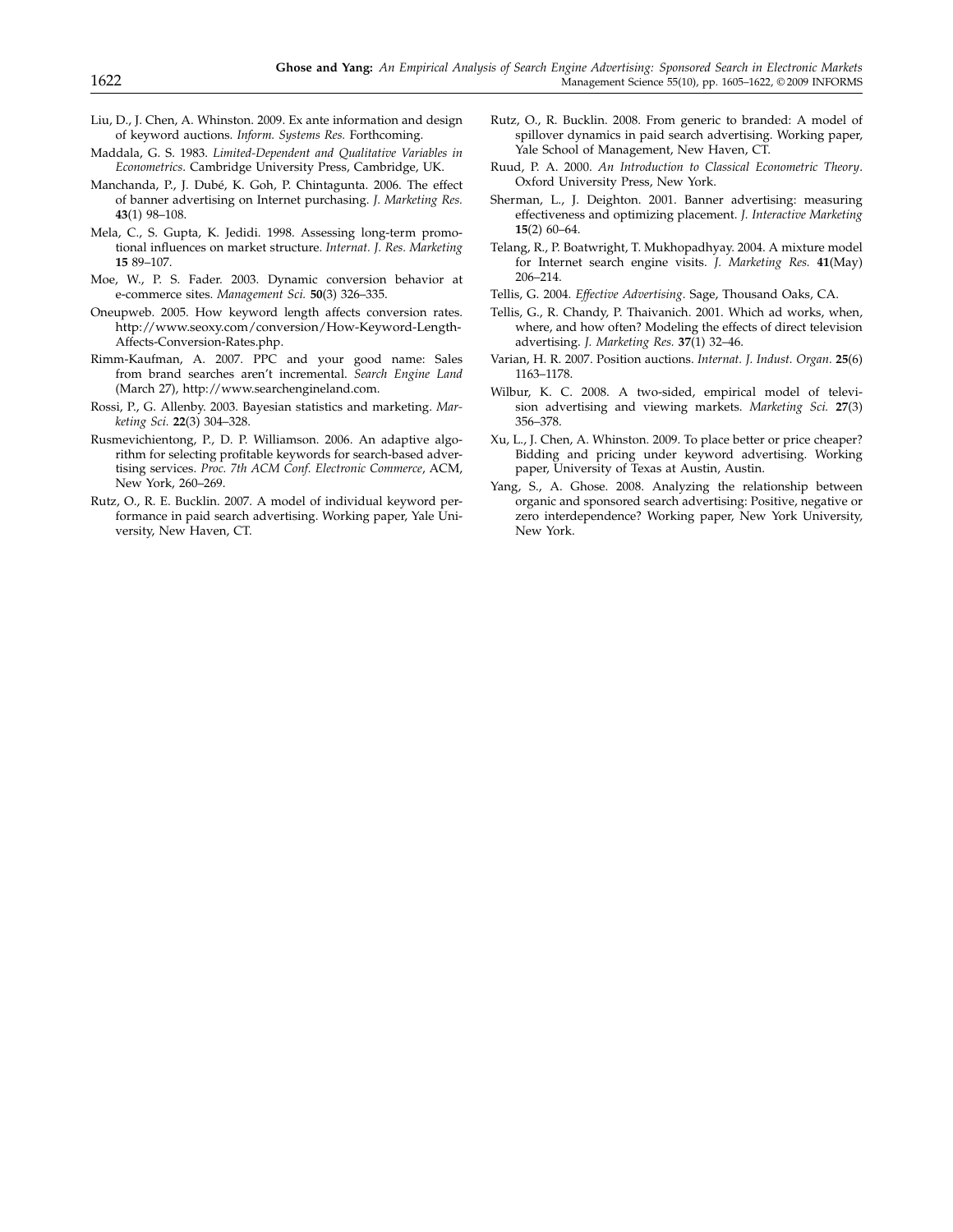





ONLY AVAILABLE IN ELECTRONIC FORM

Electronic Companion—"An Empirical Analysis of Search Engine Advertising: Sponsored Search in Electronic Markets" by Anindya Ghose and Sha Yang, Management Science, poi 10.1287/mnsc.1090.1054.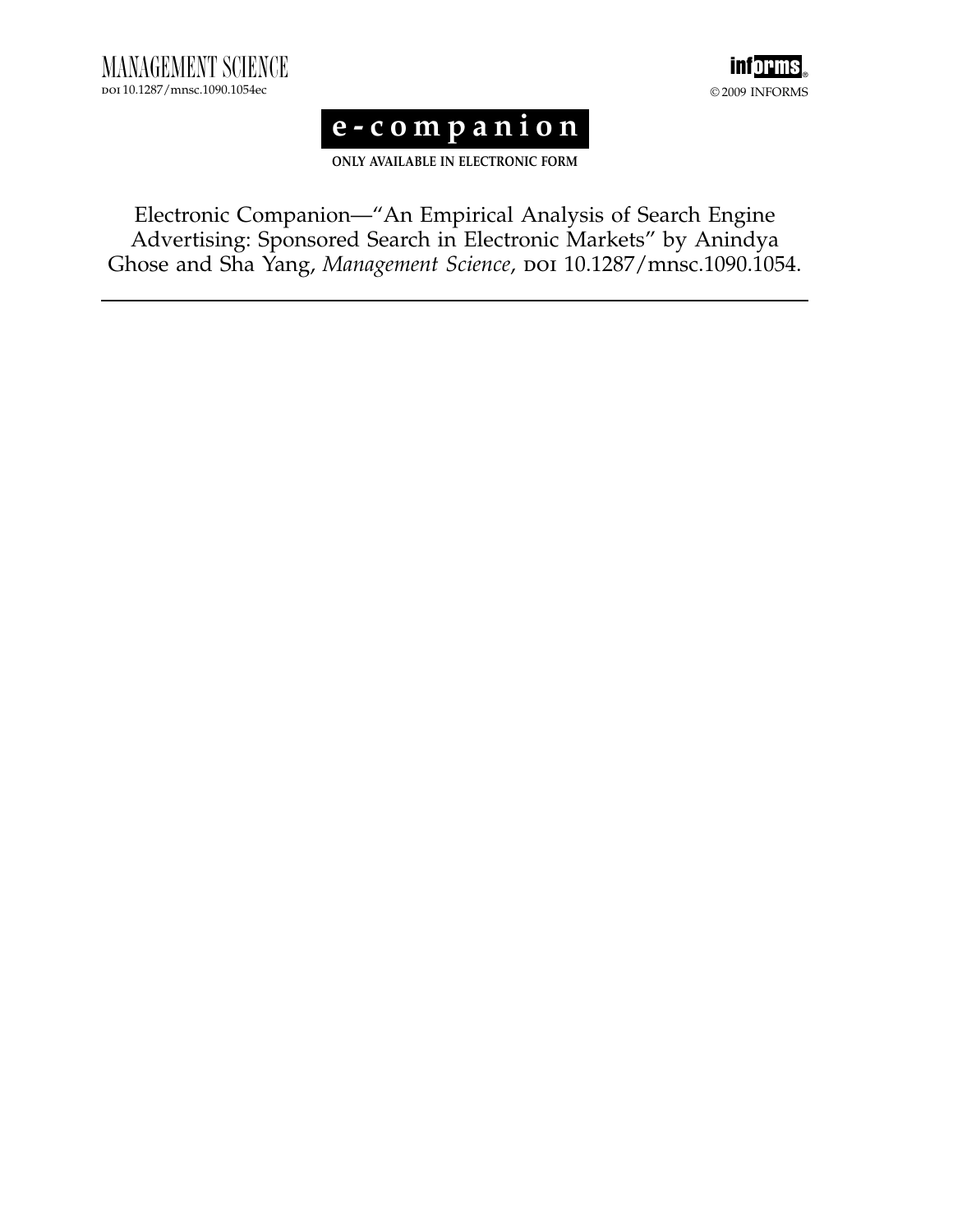## **Online Appendix: Diagonal**

| Table AI: Coemicient Estimates on Click-through Rate |                                                       |                                        |                                        |                                     |  |  |
|------------------------------------------------------|-------------------------------------------------------|----------------------------------------|----------------------------------------|-------------------------------------|--|--|
|                                                      | Intercept                                             | Retailer                               | Brand                                  | Length                              |  |  |
| Intercept                                            | $\beta_{\scriptscriptstyle 0}$<br>$-2.528$<br>(0.043) | $\alpha_{1}$<br>1.505<br>(0.117)       | $\alpha_{2}$<br>$-0.178$<br>(0.058)    | $\alpha_{3}$<br>$-0.008$<br>(0.048) |  |  |
| Rank                                                 | $\beta_1$<br>$-0.079$<br>(0.008)                      | $\mathcal{Y}_1$<br>$-0.116$<br>(0.048) | $\mathcal{Y}_2$<br>$-0.006$<br>(0.014) | $\gamma_{3}$<br>0.023<br>(0.009)    |  |  |
| Time                                                 | $\alpha_{\scriptscriptstyle{A}}$<br>0.008<br>(0.002)  |                                        |                                        |                                     |  |  |

## **Table A1: Coefficient Estimates on Click-through Rate**

|           |                                              |                                  |                                     | Table A2: Coefficient Estimates on Conversion Rate |                                                      |
|-----------|----------------------------------------------|----------------------------------|-------------------------------------|----------------------------------------------------|------------------------------------------------------|
|           | Intercept                                    | Retailer                         | <b>Brand</b>                        | Length                                             | Landing Page<br>Quality                              |
| Intercept | $\theta_{0}$<br>$-5.461$<br>(0.098)          | $\delta_{1}$<br>1.623<br>(0.213) | $\delta_{2}$<br>$-0.917$<br>(0.151) | $\delta_{3}$<br>$-0.011$<br>(0.106)                | $\delta_{\scriptscriptstyle{4}}$<br>0.235<br>(0.063) |
| Rank      | $\overline{\theta_1}$<br>$-0.114$<br>(0.016) | $K_1$<br>0.178<br>(0.080)        | $K_2$<br>0.059<br>(0.040)           | $K_3$<br>0.004<br>(0.023)                          | $K_4$<br>$-0.002$<br>(0.018)                         |
| Time      | $\delta_{5}$<br>0.035<br>(0.008)             |                                  |                                     |                                                    |                                                      |

**Table A2: Coefficient Estimates on Conversion Rate** 

Note: Posterior means and posterior standard deviations (in the parenthesis) are reported, and estimates that are significant at 95% are bolded in Tables A1 – A18.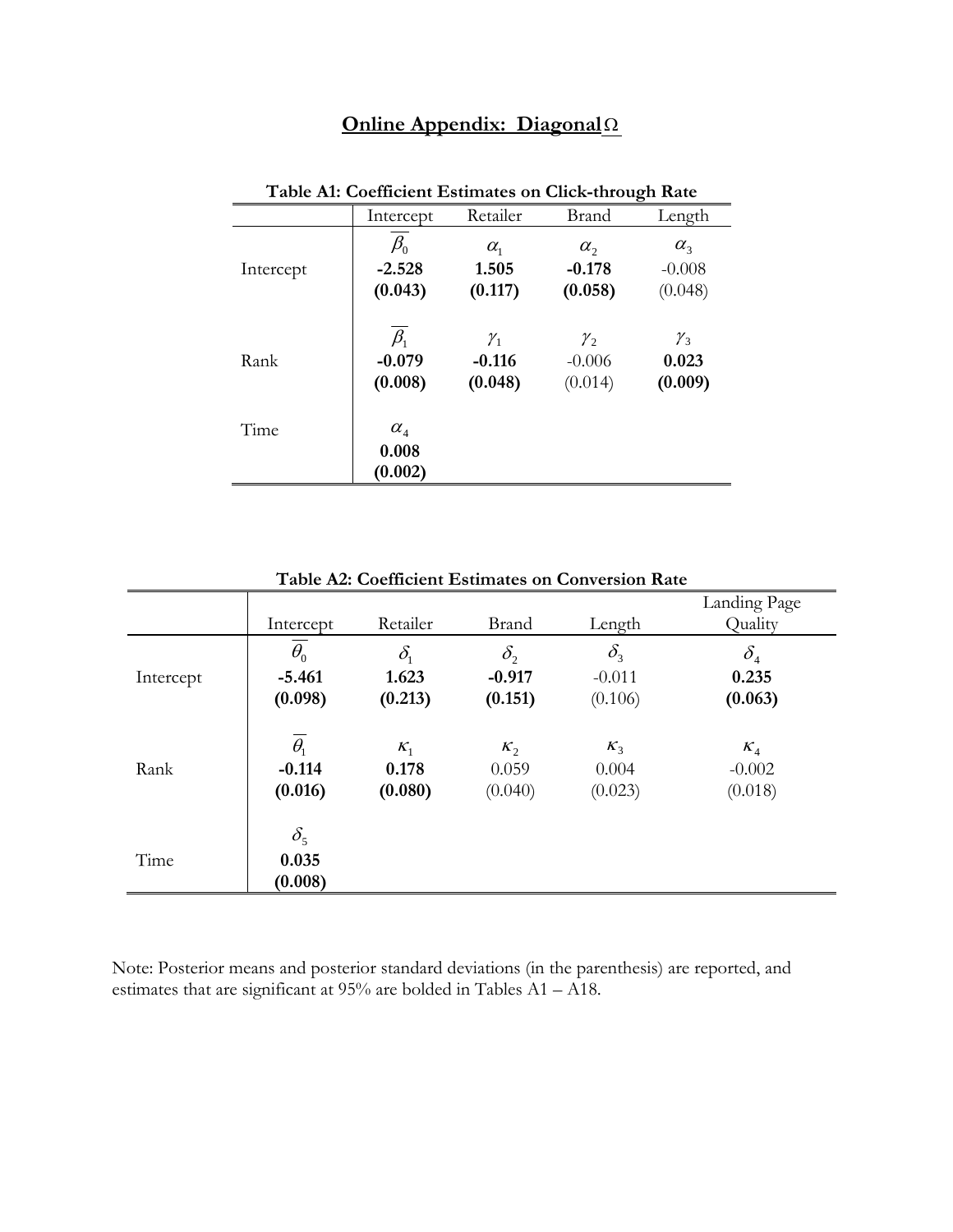|           | Intercept                            | Retailer      | <b>Brand</b>  | Length      | Landing<br>Page<br>Quality       |
|-----------|--------------------------------------|---------------|---------------|-------------|----------------------------------|
| Intercept | $\omega_{0}$                         | $\lambda_{1}$ | $\lambda_{2}$ | $\lambda$   | $\lambda_{\scriptscriptstyle 4}$ |
|           | $-1.650$                             | $-0.732$      | 0.165         | $-0.027$    | $-0.038$                         |
|           | (0.024)                              | (0.072)       | (0.032)       | (0.025)     | (0.016)                          |
| LagRank   | $\omega_{1}$                         | $\rho_{11}$   | $\rho_{12}$   | $\rho_{13}$ | $\rho_{\scriptscriptstyle{14}}$  |
|           | $-0.041$                             | 0.036         | $-0.012$      | 0.019       | $-0.001$                         |
|           | (0.004)                              | (0.010)       | (0.008)       | (0.005)     | (0.004)                          |
| Time      | $\lambda_{6}$<br>$-0.020$<br>(0.001) |               |               |             |                                  |

**Table A3: Coefficient Estimates on CPC** 

**Table A4: Coefficient Estimates on Keyword Rank** 

|           | Intercept                                             | Retailer                          | <b>Brand</b>                           | Length                                 |
|-----------|-------------------------------------------------------|-----------------------------------|----------------------------------------|----------------------------------------|
| Intercept | $\phi_{\scriptscriptstyle 0}$<br>1.734<br>(0.031)     | $\tau_{1}$<br>$-0.530$<br>(0.085) | $\tau_{2}$<br>$-0.299$<br>(0.040)      | $\tau_{3}$<br>$-0.236$<br>(0.033)      |
| CPC       | $\phi_{\scriptscriptstyle\!1}$<br>$-1.881$<br>(0.093) | $\pi_1$<br>0.673<br>(0.325)       | $\pi$ <sub>2</sub><br>0.322<br>(0.128) | $\pi$ <sub>3</sub><br>0.039<br>(0.098) |
| Lag_CTR   | $\phi_{2}$<br>$-0.091$<br>(0.030)                     |                                   |                                        |                                        |
| Time      | $\tau_{5}$<br>0.025                                   |                                   |                                        |                                        |
|           | (0.001)                                               |                                   |                                        |                                        |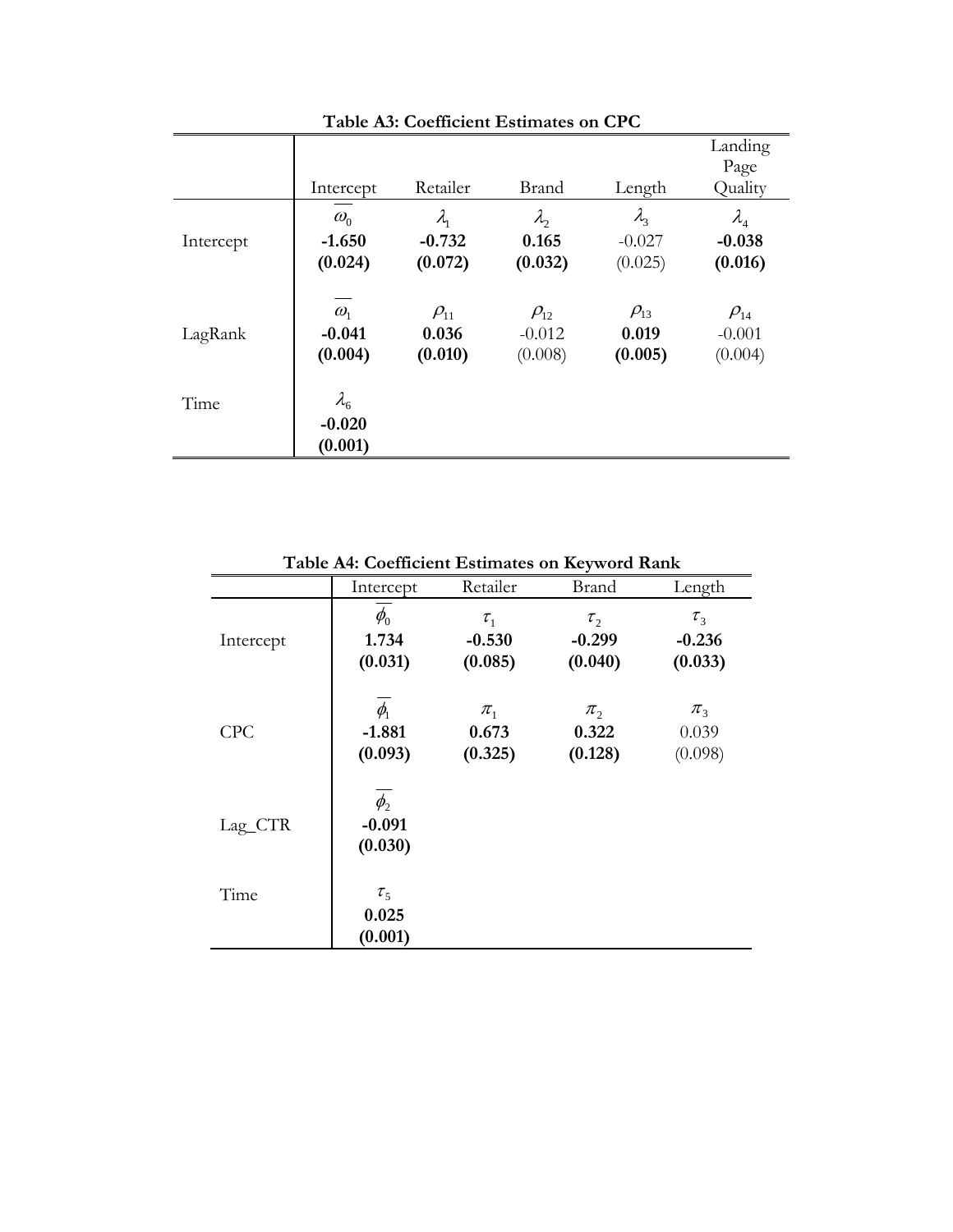## **Adding Competitor Price and Lag Profit**

|           | Intercept                                           | Retailer     | <b>Brand</b>    | Length       |
|-----------|-----------------------------------------------------|--------------|-----------------|--------------|
| Intercept | $\beta_0$                                           | $\alpha_{1}$ | $\alpha$ ,      | $\alpha_{3}$ |
|           | $-1.692$                                            | 1.283        | $-0.307$        | $-0.095$     |
|           | (0.054)                                             | (0.113)      | (0.059)         | (0.044)      |
| Rank      | $\beta_1$                                           | $\gamma_{1}$ | $\mathcal{Y}_2$ | $\gamma_{3}$ |
|           | $-0.256$                                            | $-0.198$     | $-0.044$        | $-0.007$     |
|           | (0.013)                                             | (0.026)      | (0.014)         | (0.009)      |
| Time      | $\alpha_{\scriptscriptstyle 4}$<br>0.050<br>(0.003) |              |                 |              |

**Table A5: Coefficient Estimates on Click-through Rate** 

**Table A6: Coefficient Estimates on Conversion Rate** 

|           | Intercept                        | Retailer     | <b>Brand</b> | Length       | Landing Page<br>Quality          |
|-----------|----------------------------------|--------------|--------------|--------------|----------------------------------|
| Intercept | $\overline{\theta_0}$            | $\delta_{1}$ | $\delta_{2}$ | $\delta_{3}$ | $\delta_{\scriptscriptstyle{4}}$ |
|           | $-4.431$                         | 1.022        | $-0.875$     | $-0.024$     | 0.191                            |
|           | (0.085)                          | (0.217)      | (0.138)      | (0.096)      | (0.059)                          |
| Rank      | $\theta_{1}$                     | $K_1$        | $K_2$        | $K_3$        | $K_4$                            |
|           | $-0.305$                         | 0.042        | 0.021        | $-0.025$     | 0.004                            |
|           | (0.023)                          | (0.099)      | (0.044)      | (0.021)      | (0.013)                          |
| Time      | $\delta_{5}$<br>0.071<br>(0.008) |              |              |              |                                  |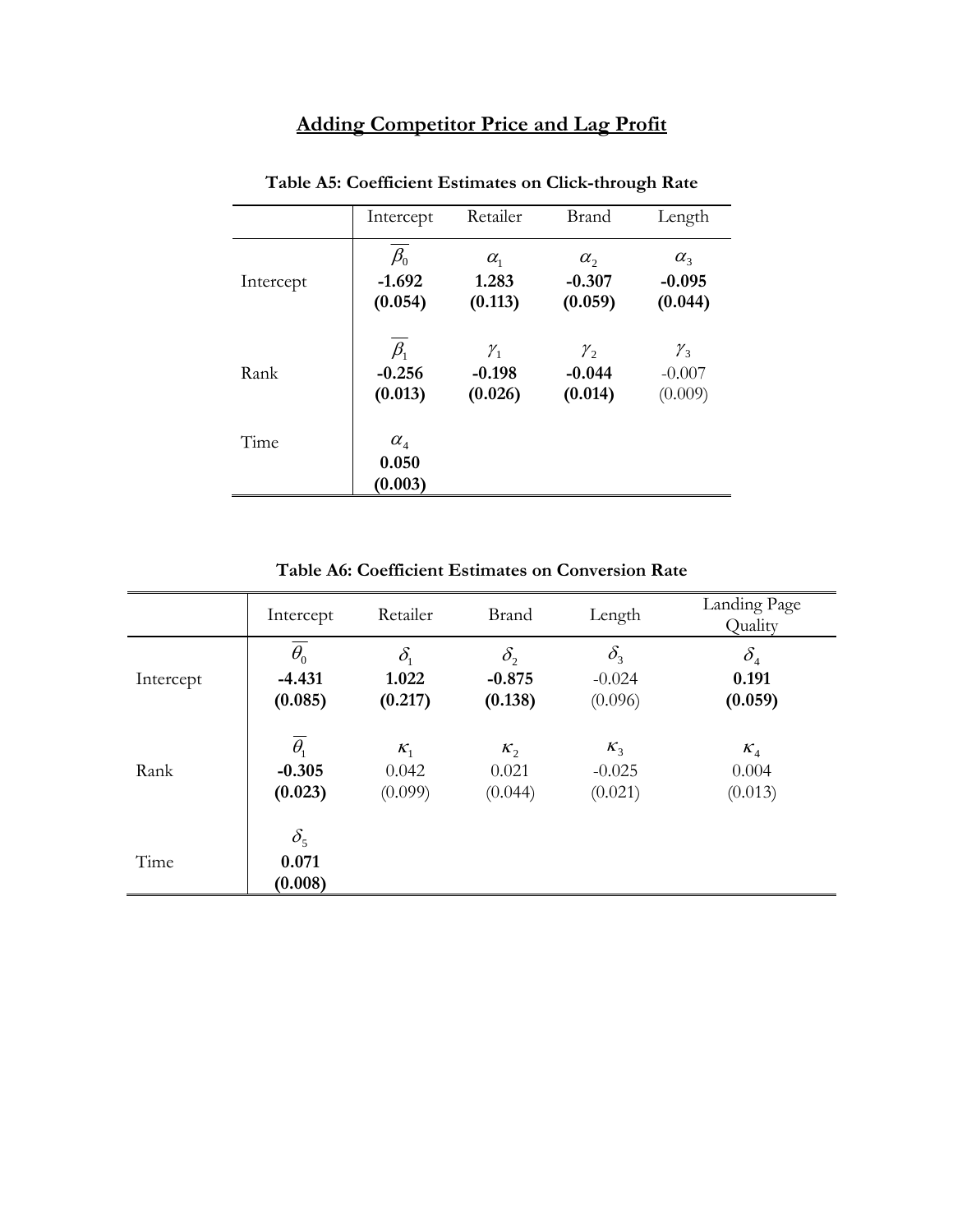|           | Intercept                            | Retailer      | <b>Brand</b> | Length        | Landing<br>Page<br>Quality        | Competitor<br>Price               |
|-----------|--------------------------------------|---------------|--------------|---------------|-----------------------------------|-----------------------------------|
| Intercept | $\omega_{0}$                         | $\lambda_{1}$ | $\lambda$    | $\lambda_{3}$ | $\lambda_{4}$                     | $\lambda_{5}$                     |
|           | $-1.660$                             | $-0.735$      | 0.090        | $-0.009$      | $-0.030$                          | $-0.004$                          |
|           | (0.027)                              | (0.073)       | (0.033)      | (0.024)       | (0.014)                           | (0.013)                           |
| LagRank   | $\omega_{1}$                         | $\rho_{11}$   | $\rho_{12}$  | $\rho_{13}$   | $\rho_{\scriptscriptstyle{14}}$   | $\rho_{\scriptscriptstyle{15}}$   |
|           | $-0.041$                             | 0.037         | $-0.005$     | 0.018         | $-0.001$                          | 0.002                             |
|           | (0.006)                              | (0.010)       | (0.009)      | (0.005)       | (0.003)                           | (0.002)                           |
| LagProfit | $\omega_{2}$                         | $\rho_{21}$   | $\rho_{22}$  | $\rho_{23}$   | $\rho_{\scriptscriptstyle 24}^{}$ | $\rho_{\scriptscriptstyle 25}^{}$ |
|           | $-0.036$                             | 0.044         | 0.020        | $-0.002$      | 0.005                             | $-0.003$                          |
|           | (0.010)                              | (0.021)       | (0.009)      | (0.009)       | (0.006)                           | (0.005)                           |
| Time      | $\lambda_{6}$<br>$-0.020$<br>(0.001) |               |              |               |                                   |                                   |

**Table A7: Coefficient Estimates on CPC** 

**Table A8: Coefficient Estimates on Keyword Rank** 

|           | Intercept                         | Retailer                          | <b>Brand</b>                           | Length                                    | Competitor<br>Price                              |
|-----------|-----------------------------------|-----------------------------------|----------------------------------------|-------------------------------------------|--------------------------------------------------|
| Intercept | $\phi_{0}$<br>1.942<br>(0.031)    | $\tau_{1}$<br>$-0.199$<br>(0.077) | $\tau_{2}$<br>$-0.275$<br>(0.036)      | $\tau_{3}$<br>$-0.174$<br>(0.029)         | $\tau_{_4}$<br>0.022<br>(0.010)                  |
| CPC       | $\phi_{1}$<br>$-2.008$<br>(0.091) | $\pi_1$<br>0.389<br>(0.301)       | $\pi$ <sub>2</sub><br>0.120<br>(0.109) | $\pi$ <sub>3</sub><br>$-0.018$<br>(0.084) | $\pi_{\scriptscriptstyle 4}$<br>0.084<br>(0.039) |
| Lag_CTR   | $\phi_{2}$<br>$-1.271$<br>(0.048) |                                   |                                        |                                           |                                                  |
| Time      | $\tau_{5}$<br>0.031<br>(0.001)    |                                   |                                        |                                           |                                                  |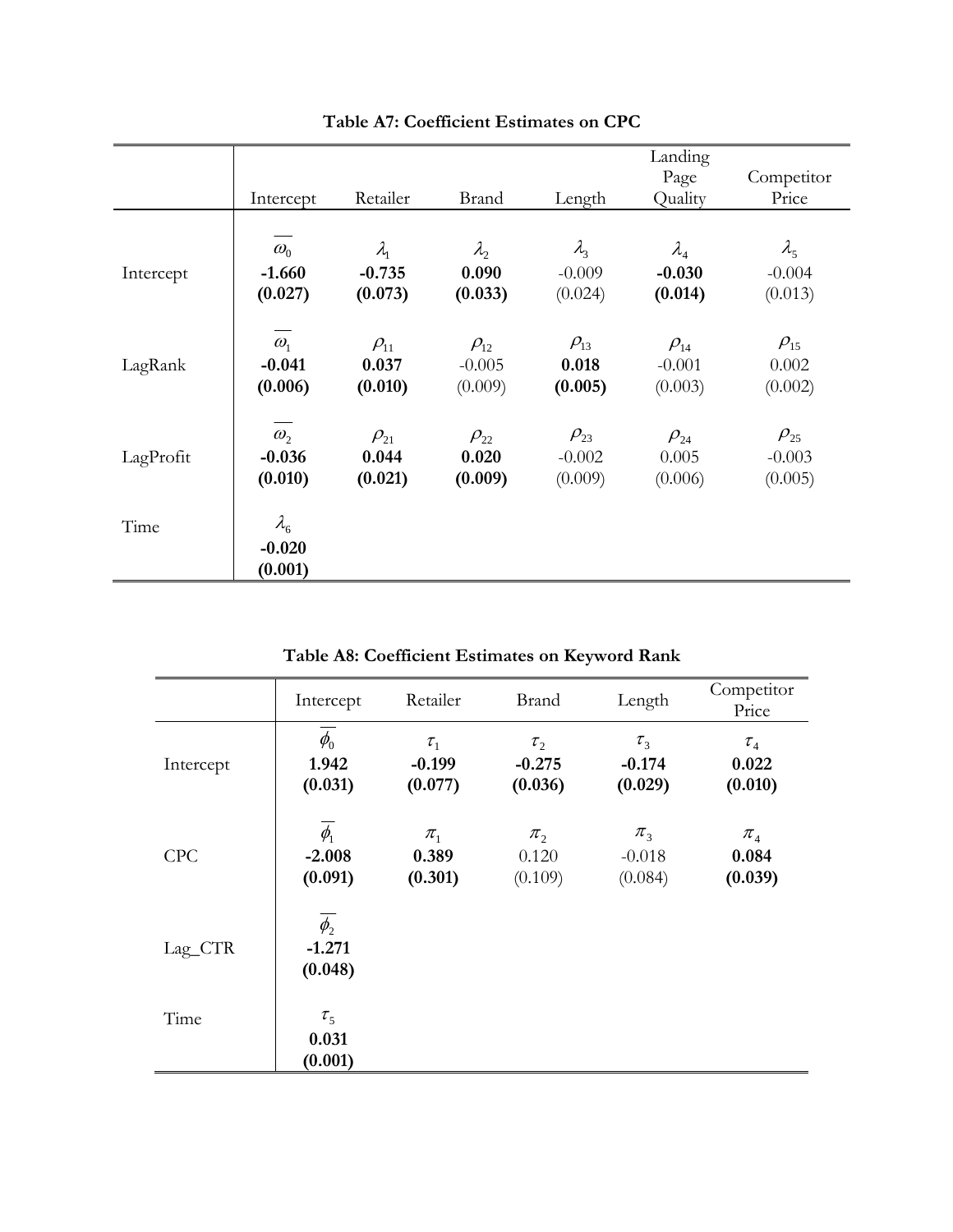|               | Click-through | Conversion | <b>CPC</b> | Rank     |
|---------------|---------------|------------|------------|----------|
| Click-through | 0.9241        | 1.090      | $-0.072$   | 0.462    |
|               | (0.052)       | (0.050)    | (0.008)    | (0.022)  |
| Conversion    | 1.090         | 2.550      | $-0.213$   | $-0.542$ |
|               | (0.050)       | (0.134)    | (0.020)    | (0.025)  |
| <b>CPC</b>    | $-0.072$      | $-0.213$   | 0.217      | $-0.005$ |
|               | (0.008)       | (0.020)    | (0.004)    | (0.002)  |
| Rank          | 0.462         | 0.542      | $-0.005$   | 0.316    |
|               | (0.022)       | (0.025)    | (0.002)    | (0.007)  |

**Table A9: Estimated Covariance across Click-through, Conversion, CPC and Rank ( )**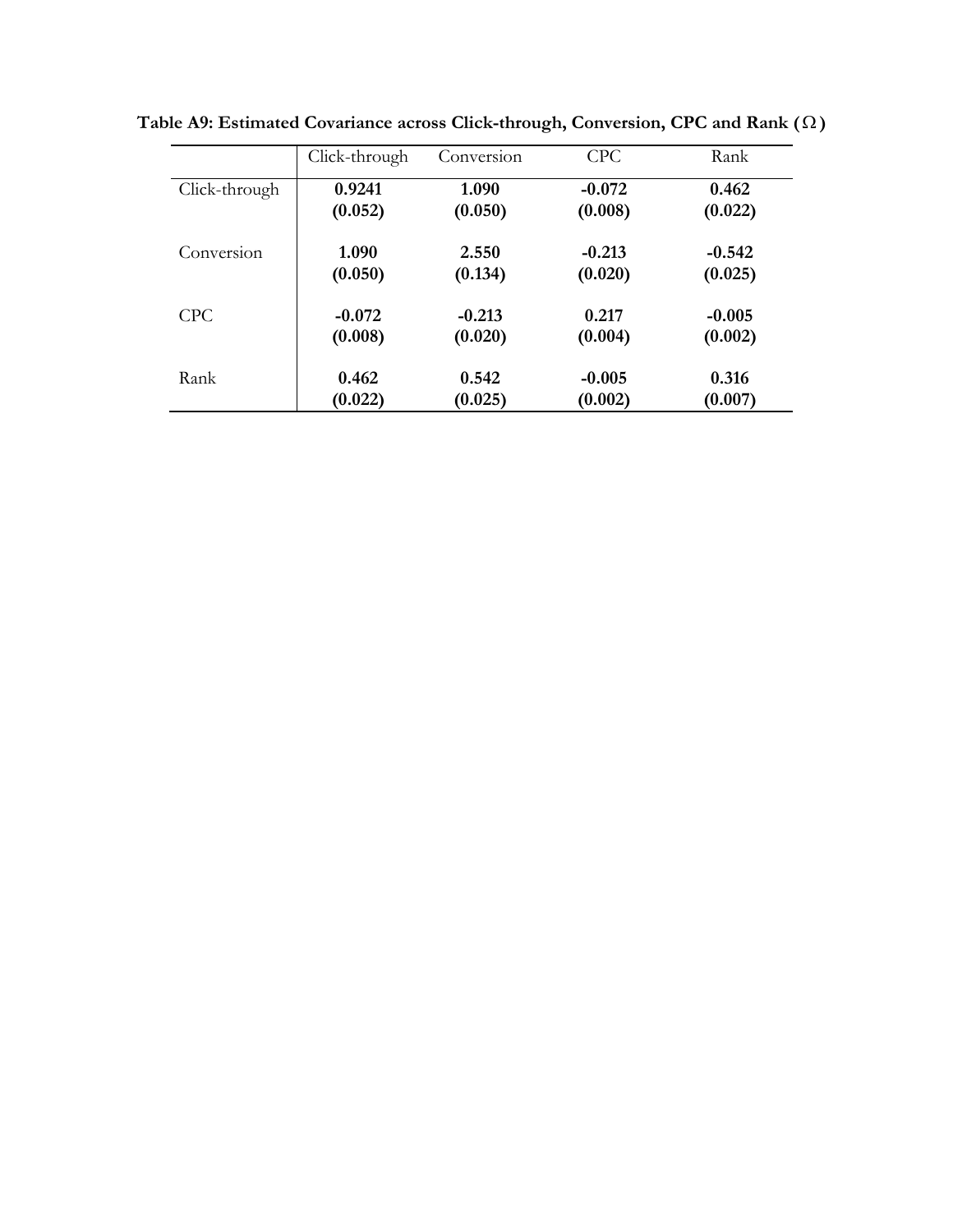## **Adding Squared 'Rank' Term in CTR and Conversion Equations**

|              | Intercept                                           | Retailer                               | <b>Brand</b>                           | Length                             |
|--------------|-----------------------------------------------------|----------------------------------------|----------------------------------------|------------------------------------|
| Intercept    | $\beta_0$<br>$-1.380$<br>(0.047)                    | $\alpha_{1}$<br>1.149<br>(0.111)       | $\alpha_{2}$<br>$-0.392$<br>(0.059)    | $\alpha_{3}$<br>$-0.152$<br>0.042) |
| Rank         | $\beta_1$<br>$-0.331$<br>(0.008)                    | $\mathcal{Y}_1$<br>$-0.196$<br>(0.031) | $\mathcal{Y}_2$<br>$-0.046$<br>(0.015) | $\gamma_{3}$<br>$-0.013$<br>0.008) |
| Time         | $\alpha_{\scriptscriptstyle 4}$<br>0.060<br>(0.002) |                                        |                                        |                                    |
| $Rank^2/100$ | $\alpha_{5}$<br>0.167<br>(0.008)                    |                                        |                                        |                                    |

## **Table A10: Coefficient Estimates on Click-through Rate**

|  |  |  | Table A11: Coefficient Estimates on Conversion Rate |  |
|--|--|--|-----------------------------------------------------|--|
|--|--|--|-----------------------------------------------------|--|

|              | Intercept                                    | Retailer                         | <b>Brand</b>                        | Length                              | Quality                                              |
|--------------|----------------------------------------------|----------------------------------|-------------------------------------|-------------------------------------|------------------------------------------------------|
| Intercept    | $\overline{\theta_0}$<br>$-4.351$<br>(0.098) | $\delta_{1}$<br>1.158<br>(0.252) | $\delta_{2}$<br>$-1.118$<br>(0.103) | $\delta_{3}$<br>$-0.129$<br>(0.077) | $\delta_{\scriptscriptstyle{4}}$<br>0.179<br>(0.039) |
| Rank         | $\overline{\theta_1}$<br>$-0.311$<br>(0.022) | $K_1$<br>$-0.117$<br>(0.070)     | $K_2$<br>0.042<br>(0.028)           | $K_3$<br>0.015<br>(0.016)           | $K_4$<br>$-0.008$<br>(0.010)                         |
| Time         | $\delta_{5}$<br>0.068<br>(0.006)             |                                  |                                     |                                     |                                                      |
| $Rank^2/100$ | $\delta_{\epsilon}$<br>0.149<br>(0.026)      |                                  |                                     |                                     |                                                      |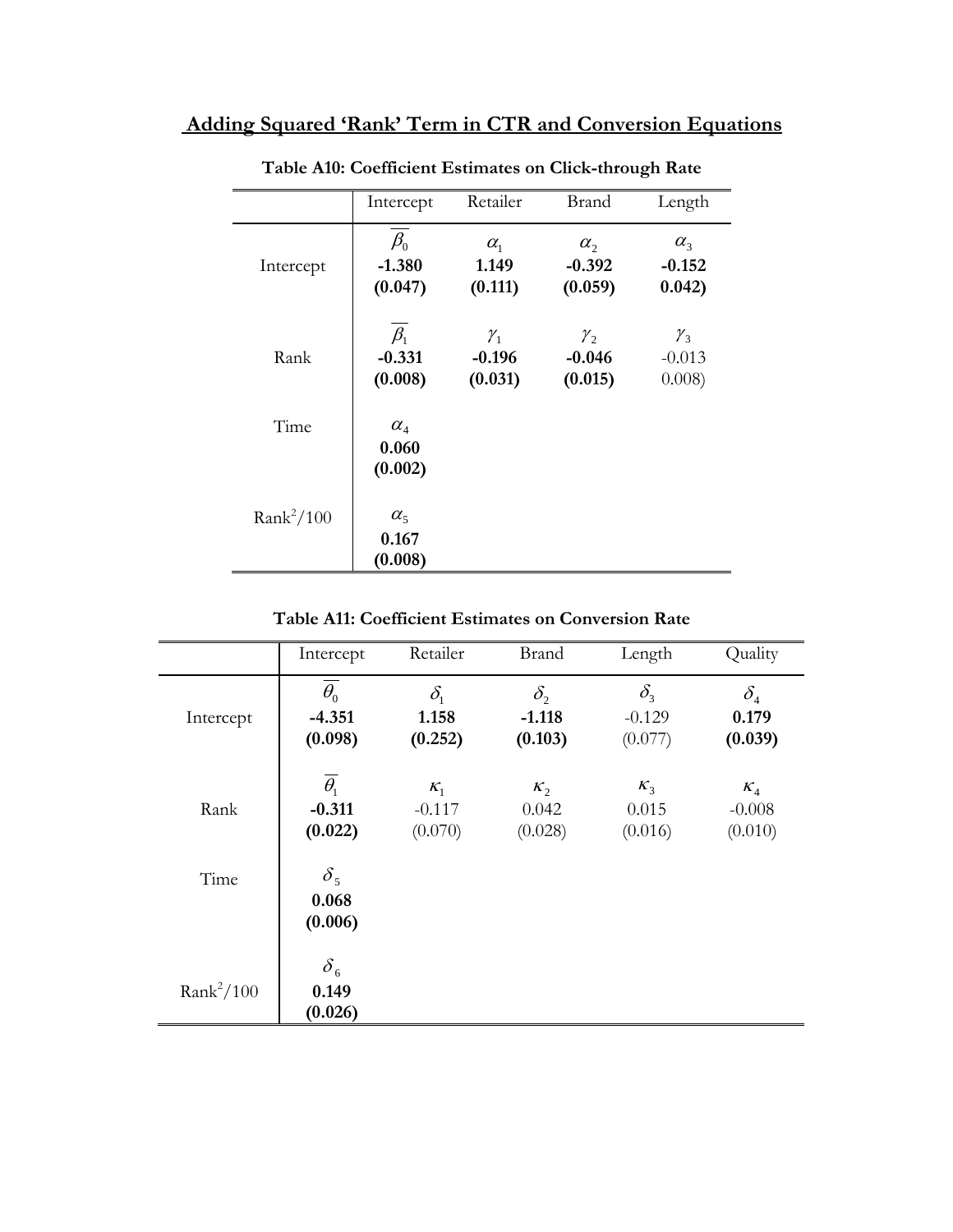|           | Intercept                            | Retailer      | <b>Brand</b> | Length        | Quality                          | Comp_Price                        |
|-----------|--------------------------------------|---------------|--------------|---------------|----------------------------------|-----------------------------------|
| Intercept | $\omega_{0}$                         | $\lambda_{1}$ | $\lambda$    | $\lambda_{3}$ | $\lambda_{\scriptscriptstyle 4}$ | $\lambda_{5}$                     |
|           | $-1.673$                             | $-0.731$      | 0.095        | $-0.005$      | $-0.034$                         | $-0.003$                          |
|           | (0.026)                              | (0.068)       | (0.032)      | (0.025)       | (0.017)                          | (0.014)                           |
| LagRank   | $\omega_{1}$                         | $\rho_{11}$   | $\rho_{12}$  | $\rho_{13}$   | $\rho_{\scriptscriptstyle{14}}$  | $\rho_{\scriptscriptstyle{15}}$   |
|           | $-0.040$                             | 0.036         | $-0.003$     | 0.018         | 0.000                            | 0.002                             |
|           | (0.005)                              | (0.010)       | (0.009)      | (0.005)       | (0.003)                          | (0.003)                           |
| LagProfit | $\omega_{2}$                         | $\rho_{21}$   | $\rho_{22}$  | $\rho_{23}$   | $\rho_{24}$                      | $\rho_{\scriptscriptstyle 25}^{}$ |
|           | $-0.038$                             | 0.041         | 0.020        | $-0.002$      | 0.004                            | $-0.004$                          |
|           | (0.010)                              | (0.021)       | (0.010)      | (0.009)       | (0.006)                          | (0.006)                           |
| Time      | $\lambda_{6}$<br>$-0.020$<br>(0.001) |               |              |               |                                  |                                   |

**Table A12: Coefficient Estimates on CPC** 

**Table A13: Coefficient Estimates on Keyword Rank** 

|            | Intercept                         | Retailer                          | <b>Brand</b>                           | Length                                    | Comp_Price                                       |
|------------|-----------------------------------|-----------------------------------|----------------------------------------|-------------------------------------------|--------------------------------------------------|
| Intercept  | $\phi_{0}$<br>1.941<br>(0.033)    | $\tau_{1}$<br>$-0.157$<br>(0.063) | $\tau_{2}$<br>$-0.291$<br>(0.036)      | $\tau_{3}$<br>$-0.183$<br>(0.026)         | $\tau_{_4}$<br>0.022<br>(0.010)                  |
| <b>CPC</b> | $\phi_1$<br>$-1.860$<br>(0.090)   | $\pi_{1}$<br>0.330<br>(0.283)     | $\pi$ <sub>2</sub><br>0.129<br>(0.099) | $\pi$ <sub>3</sub><br>$-0.021$<br>(0.077) | $\pi_{\scriptscriptstyle 4}$<br>0.079<br>(0.037) |
| Lag_CTR    | $\phi_{2}$<br>$-1.436$<br>(0.033) |                                   |                                        |                                           |                                                  |
| Time       | $\tau_{5}$<br>0.034               |                                   |                                        |                                           |                                                  |
|            | (0.001)                           |                                   |                                        |                                           |                                                  |